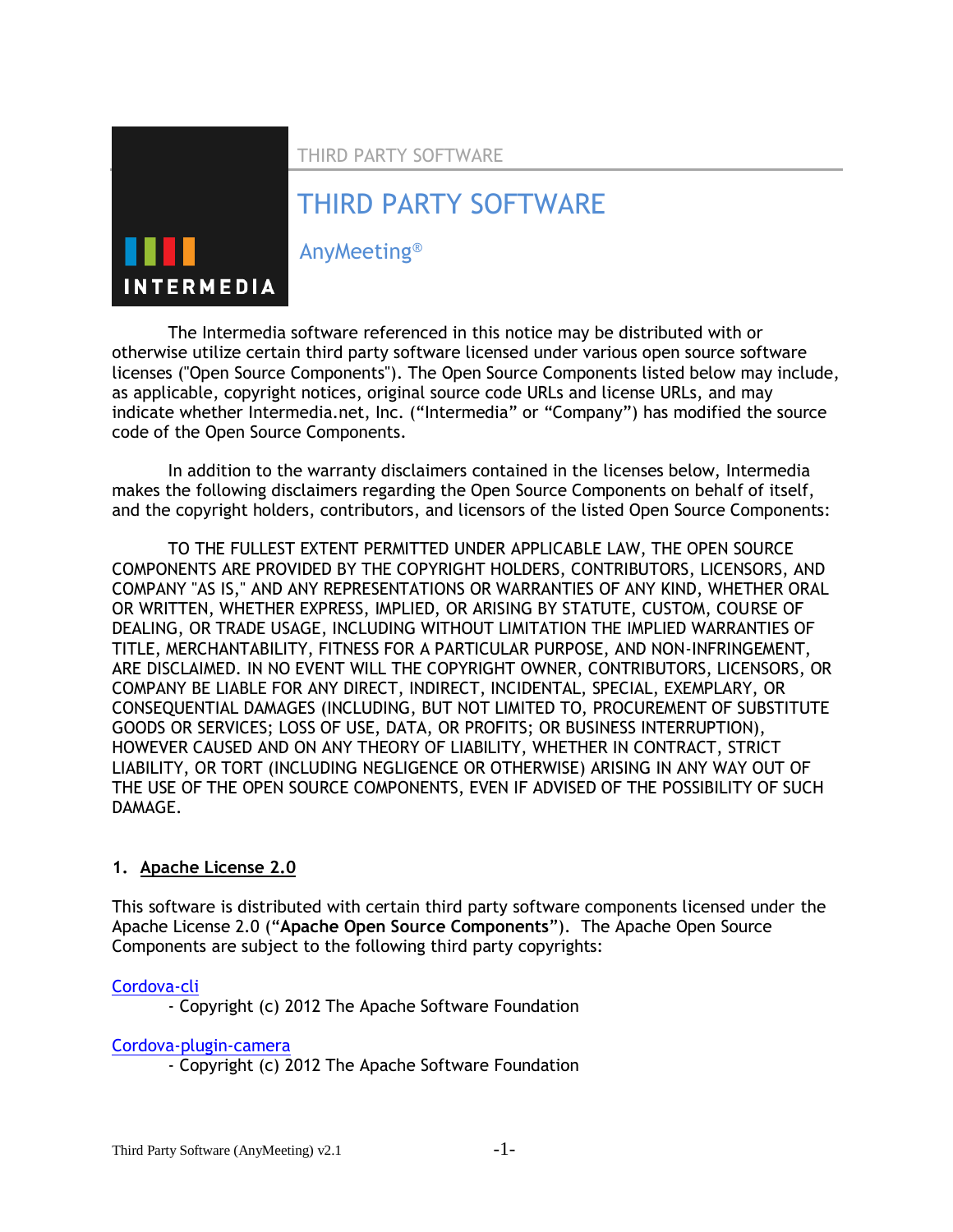[Cordova-plugin-compat](https://github.com/apache/cordova-plugin-compat/blob/master/package.json)

- Copyright (c) 2012 The Apache Software Foundation

#### [Cordova-plugin-console](https://github.com/apache/cordova-plugin-console/blob/master/LICENSE)

- Copyright (c) 2012 The Apache Software Foundation

## [Cordova-plugin-crosswalk-webview](https://github.com/crosswalk-project/cordova-plugin-crosswalk-webview/blob/master/LICENSE)

- Copyright (c) 2014 The Apache Software Foundation

[Cordova-plugin-dialogs](https://github.com/apache/cordova-plugin-dialogs/blob/master/LICENSE)

- Copyright (c) 2012 The Apache Software Foundation

[Cordova-plugin-device](https://github.com/apache/cordova-plugin-device/blob/master/LICENSE)

- Copyright (c) 2012 The Apache Software Foundation

## [Cordova-plugin-inappbrowser](https://github.com/apache/cordova-plugin-inappbrowser/blob/master/LICENSE)

- Copyright (c) 2012 The Apache Software Foundation

## [Cordova-plugin-media-capture](https://github.com/apache/cordova-plugin-media-capture/blob/master/LICENSE)

- Copyright (c) 2012 The Apache Software Foundation

#### [Cordova-plugin-screen-orientation](https://github.com/apache/cordova-plugin-screen-orientation/blob/master/LICENSE)

- Copyright (c) 2012 The Apache Software Foundation

# [Cordova-plugin-statusbar](https://github.com/apache/cordova-plugin-statusbar/blob/master/LICENSE)

- Copyright (c) 2012 The Apache Software Foundation

# [Cordova-plugin-whitelist](https://github.com/apache/cordova-plugin-whitelist/blob/master/LICENSE)

- Copyright (c) 2012 The Apache Software Foundation

#### [Firebase](https://firebase.google.com/terms)

- Copyright (c) Google, Inc.

=====================================================================

The Apache Open Source Components are subject to the following license terms:

=====================================================================

#### Apache License Version 2.0

TERMS AND CONDITIONS FOR USE, REPRODUCTION, AND DISTRIBUTION

1. Definitions.

"License" shall mean the terms and conditions for use, reproduction, and distribution as defined by Sections 1 through 9 of this document.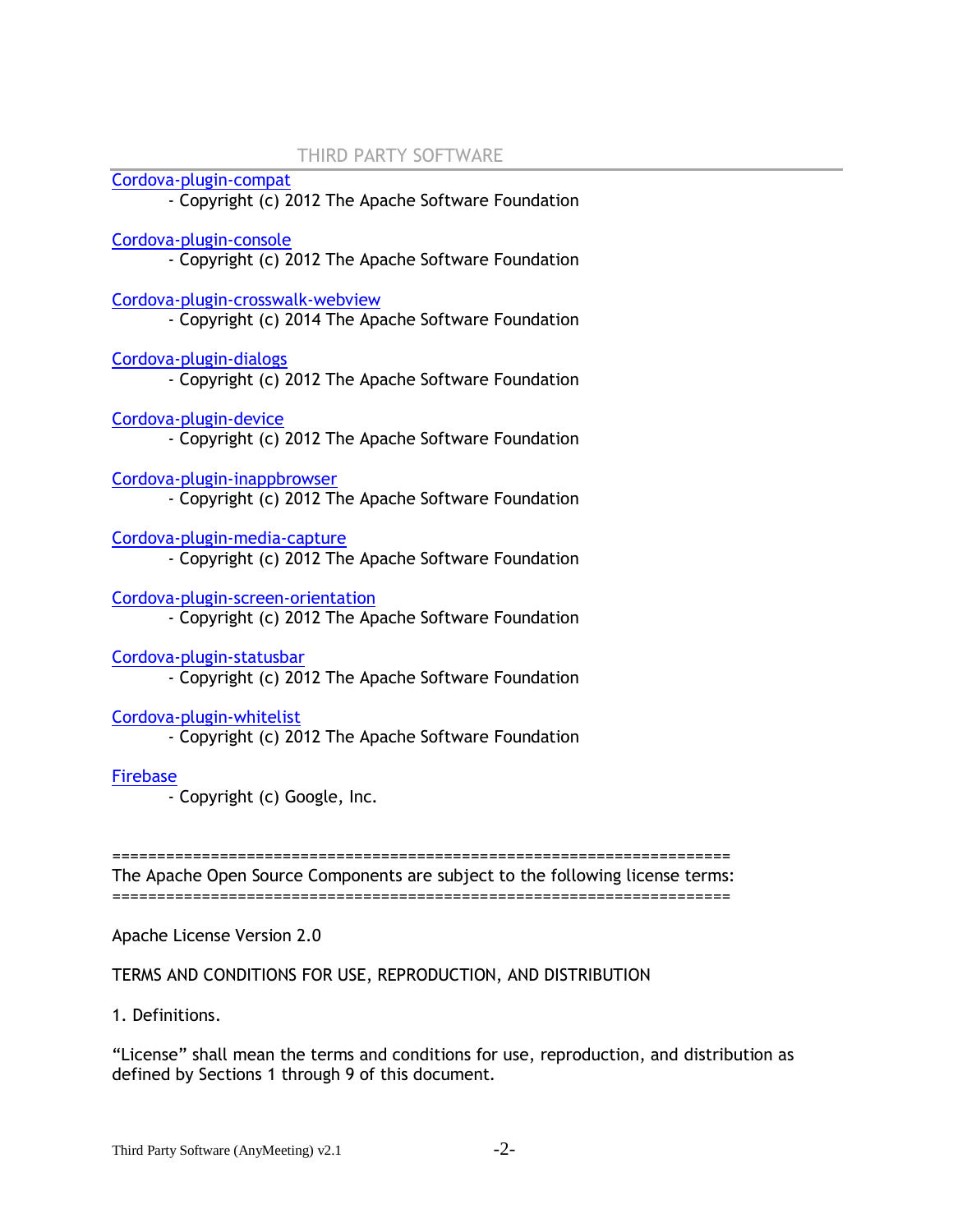"Licensor" shall mean the copyright owner or entity authorized by the copyright owner that is granting the License.

"Legal Entity" shall mean the union of the acting entity and all other entities that control, are controlled by, or are under common control with that entity. For the purposes of this definition, "control" means (i) the power, direct or indirect, to cause the direction or management of such entity, whether by contract or otherwise, or (ii) ownership of fifty percent (50%) or more of the outstanding shares, or (iii) beneficial ownership of such entity.

"You" (or "Your") shall mean an individual or Legal Entity exercising permissions granted by this License.

"Source" form shall mean the preferred form for making modifications, including but not limited to software source code, documentation source, and configuration files.

"Object" form shall mean any form resulting from mechanical transformation or translation of a Source form, including but not limited to compiled object code, generated documentation, and conversions to other media types.

"Work" shall mean the work of authorship, whether in Source or Object form, made available under the License, as indicated by a copyright notice that is included in or attached to the work (an example is provided in the Appendix below).

"Derivative Works" shall mean any work, whether in Source or Object form, that is based on (or derived from) the Work and for which the editorial revisions, annotations, elaborations, or other modifications represent, as a whole, an original work of authorship. For the purposes of this License, Derivative Works shall not include works that remain separable from, or merely link (or bind by name) to the interfaces of, the Work and Derivative Works thereof.

"Contribution" shall mean any work of authorship, including the original version of the Work and any modifications or additions to that Work or Derivative Works thereof, that is intentionally submitted to Licensor for inclusion in the Work by the copyright owner or by an individual or Legal Entity authorized to submit on behalf of the copyright owner. For the purposes of this definition, "submitted" means any form of electronic, verbal, or written communication sent to the Licensor or its representatives, including but not limited to communication on electronic mailing lists, source code control systems, and issue tracking systems that are managed by, or on behalf of, the Licensor for the purpose of discussing and improving the Work, but excluding communication that is conspicuously marked or otherwise designated in writing by the copyright owner as "Not a Contribution."

"Contributor" shall mean Licensor and any individual or Legal Entity on behalf of whom a Contribution has been received by Licensor and subsequently incorporated within the Work.

2. Grant of Copyright License. Subject to the terms and conditions of this License, each Contributor hereby grants to You a perpetual, worldwide, non-exclusive, no-charge, rovaltyfree, irrevocable copyright license to reproduce, prepare Derivative Works of, publicly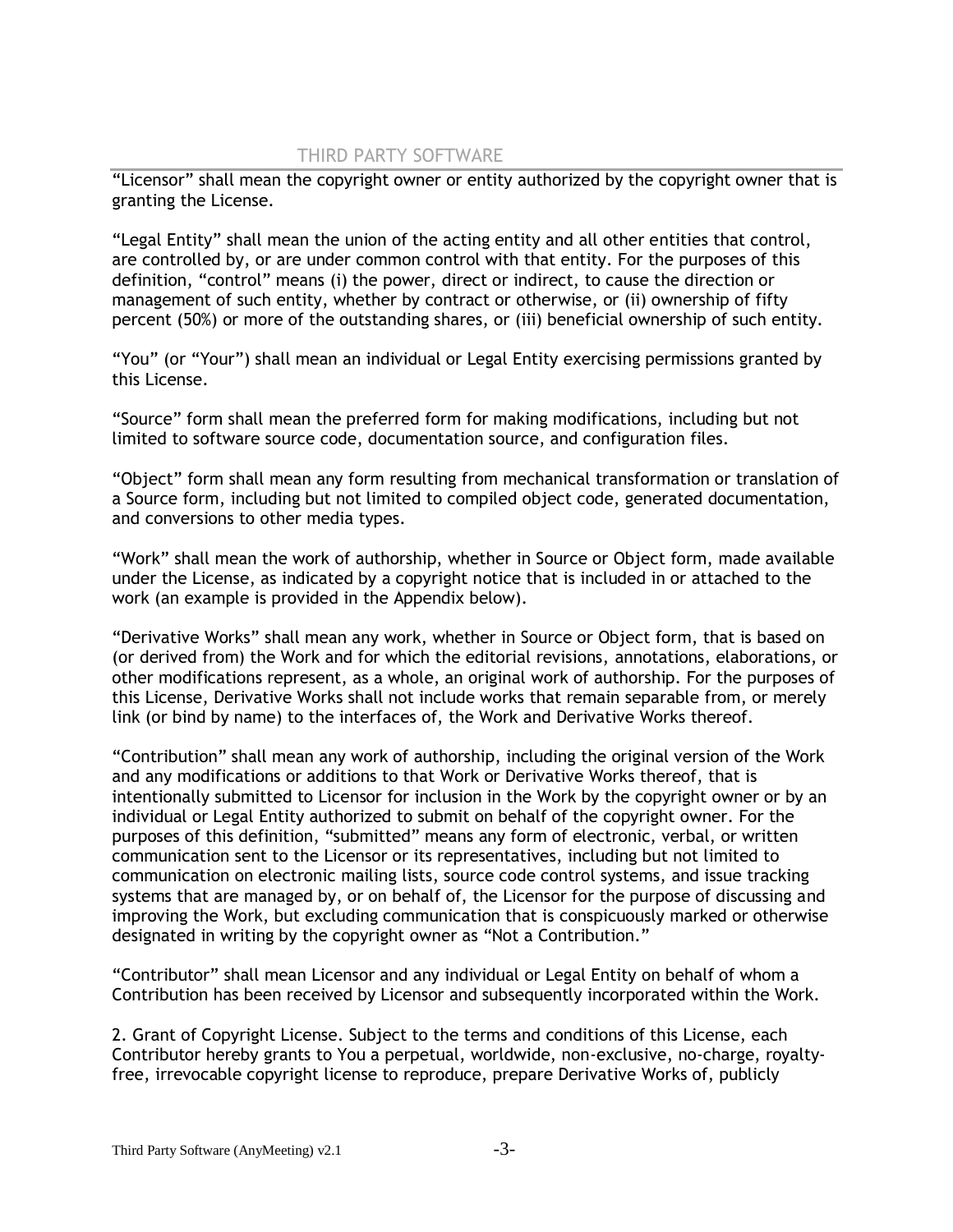display, publicly perform, sublicense, and distribute the Work and such Derivative Works in Source or Object form.

3. Grant of Patent License. Subject to the terms and conditions of this License, each Contributor hereby grants to You a perpetual, worldwide, non-exclusive, no-charge, royaltyfree, irrevocable (except as stated in this section) patent license to make, have made, use, offer to sell, sell, import, and otherwise transfer the Work, where such license applies only to those patent claims licensable by such Contributor that are necessarily infringed by their Contribution(s) alone or by combination of their Contribution(s) with the Work to which such Contribution(s) was submitted. If You institute patent litigation against any entity (including a cross-claim or counterclaim in a lawsuit) alleging that the Work or a Contribution incorporated within the Work constitutes direct or contributory patent infringement, then any patent licenses granted to You under this License for that Work shall terminate as of the date such litigation is filed.

4. Redistribution. You may reproduce and distribute copies of the Work or Derivative Works thereof in any medium, with or without modifications, and in Source or Object form, provided that You meet the following conditions:

- a. You must give any other recipients of the Work or Derivative Works a copy of this License; and
- b. You must cause any modified files to carry prominent notices stating that You changed the files; and
- c. You must retain, in the Source form of any Derivative Works that You distribute, all copyright, patent, trademark, and attribution notices from the Source form of the Work, excluding those notices that do not pertain to any part of the Derivative Works; and
- d. If the Work includes a "NOTICE" text file as part of its distribution, then any Derivative Works that You distribute must include a readable copy of the attribution notices contained within such NOTICE file, excluding those notices that do not pertain to any part of the Derivative Works, in at least one of the following places: within a NOTICE text file distributed as part of the Derivative Works; within the Source form or documentation, if provided along with the Derivative Works; or, within a display generated by the Derivative Works, if and wherever such third-party notices normally appear. The contents of the NOTICE file are for informational purposes only and do not modify the License. You may add Your own attribution notices within Derivative Works that You distribute, alongside or as an addendum to the NOTICE text from the Work, provided that such additional attribution notices cannot be construed as modifying the License.

You may add Your own copyright statement to Your modifications and may provide additional or different license terms and conditions for use, reproduction, or distribution of Your modifications, or for any such Derivative Works as a whole, provided Your use, reproduction, and distribution of the Work otherwise complies with the conditions stated in this License.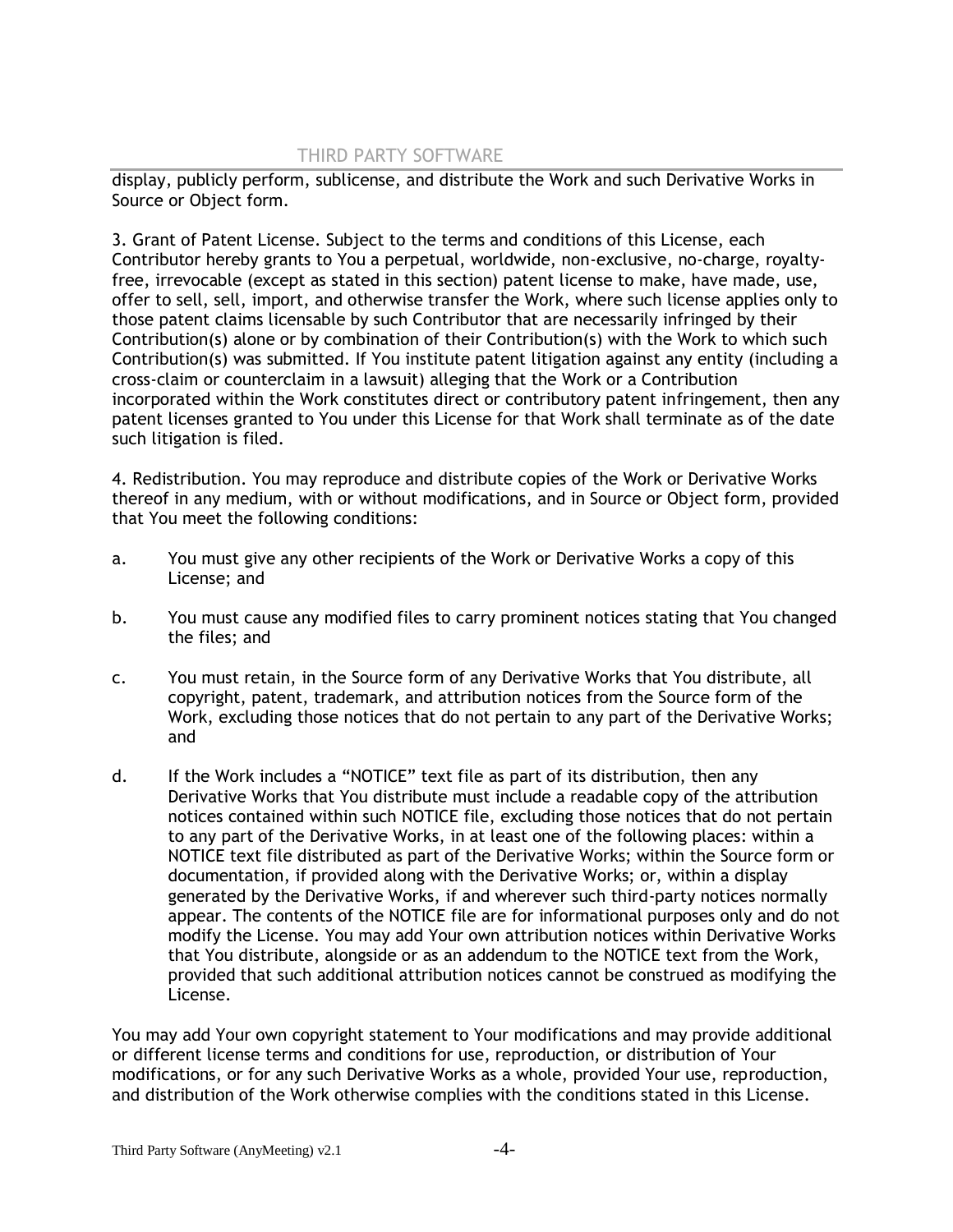5. Submission of Contributions. Unless You explicitly state otherwise, any Contribution intentionally submitted for inclusion in the Work by You to the Licensor shall be under the terms and conditions of this License, without any additional terms or conditions. Notwithstanding the above, nothing herein shall supersede or modify the terms of any separate license agreement you may have executed with Licensor regarding such Contributions.

6. Trademarks. This License does not grant permission to use the trade names, trademarks, service marks, or product names of the Licensor, except as required for reasonable and customary use in describing the origin of the Work and reproducing the content of the NOTICE file.

7. Disclaimer of Warranty. Unless required by applicable law or agreed to in writing, Licensor provides the Work (and each Contributor provides its Contributions) on an "AS IS" BASIS, WITHOUT WARRANTIES OR CONDITIONS OF ANY KIND, either express or implied, including, without limitation, any warranties or conditions of TITLE, NON-INFRINGEMENT, MERCHANTABILITY, or FITNESS FOR A PARTICULAR PURPOSE. You are solely responsible for determining the appropriateness of using or redistributing the Work and assume any risks associated with Your exercise of permissions under this License.

8. Limitation of Liability. In no event and under no legal theory, whether in tort (including negligence), contract, or otherwise, unless required by applicable law (such as deliberate and grossly negligent acts) or agreed to in writing, shall any Contributor be liable to You for damages, including any direct, indirect, special, incidental, or consequential damages of any character arising as a result of this License or out of the use or inability to use the Work (including but not limited to damages for loss of goodwill, work stoppage, computer failure or malfunction, or any and all other commercial damages or losses), even if such Contributor has been advised of the possibility of such damages.

9. Accepting Warranty or Additional Liability. While redistributing the Work or Derivative Works thereof, You may choose to offer, and charge a fee for, acceptance of support, warranty, indemnity, or other liability obligations and/or rights consistent with this License. However, in accepting such obligations, You may act only on Your own behalf and on Your sole responsibility, not on behalf of any other Contributor, and only if You agree to indemnify, defend, and hold each Contributor harmless for any liability incurred by, or claims asserted against, such Contributor by reason of your accepting any such warranty or additional liability.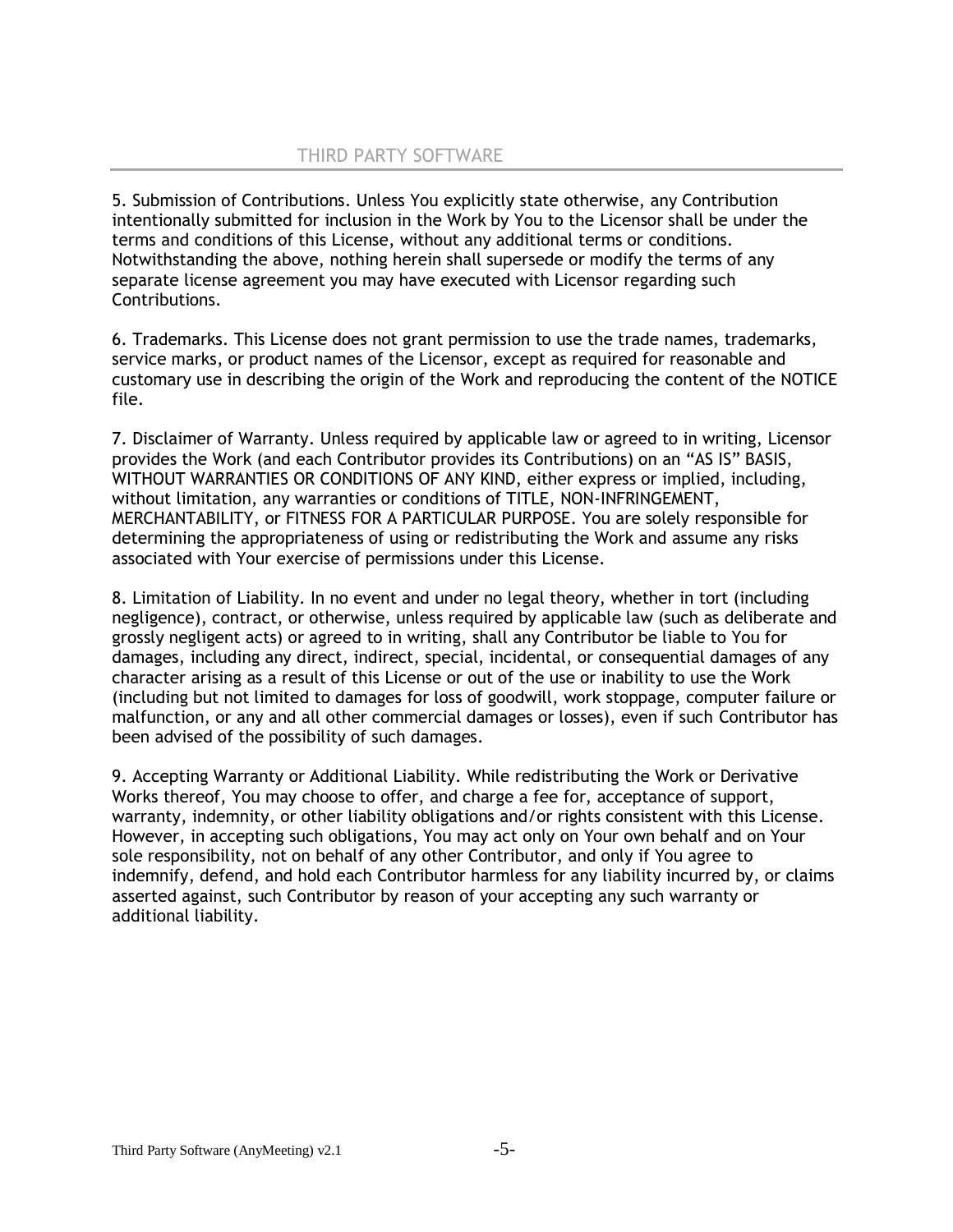# **2. MIT License**

This software is distributed with certain third party software components licensed under the MIT License ("**MIT Open Source Components**"). The MIT Open Source Components are subject to the following third party copyrights:

#### [Angular](https://github.com/angular/angular.js/blob/master/LICENSE)

- Copyright (c) 2010-2020 Google, Inc. [http://angularjs.org](http://angularjs.org/)

#### [Angular-animate](https://github.com/angular/angular.js/blob/master/LICENSE)

- Copyright (c) 2010-2020 Google, Inc. [http://angularjs.org](http://angularjs.org/)

## [Angular-click-outside](https://github.com/IamAdamJowett/angular-click-outside/blob/v2.8.3/LICENSE.md)

- Copyright (c) 2015 Adam Jowett

#### [Angular-cookies](https://github.com/angular/angular.js/blob/master/LICENSE)

- Copyright (c) 2010-2020 Google, Inc. [http://angularjs.org](http://angularjs.org/)

# [Angular-emoji-filter-hd](https://github.com/dbaq/angular-emoji-filter-hd/blob/v0.0.6/LICENSE)

- Copyright (c) 2013 Global Personals, Ltd.

## [Angular-growl-v2](https://github.com/JanStevens/angular-growl-2/blob/v0.7.9/LICENSE)

- Copyright (c) 2013 Marco Rinck

# [Angular-loading-bar](https://github.com/chieffancypants/angular-loading-bar/blob/0.7.1/LICENSE)

- Copyright (c) 2013-2014 Wes Cruver

#### [Angular-mocks](https://github.com/angular/angular.js/blob/master/LICENSE)

- Copyright (c) 2010-2020 Google, Inc. [http://angularjs.org](http://angularjs.org/)

#### [Angular-resizable](https://github.com/Reklino/angular-resizable)

- Copyright (c) 2017 Reklino

#### [Angular-resource](https://github.com/angular/angular.js/blob/master/LICENSE)

- Copyright (c) 2010-2020 Google, Inc. [http://angularjs.org](http://angularjs.org/)

#### [Angular-route](https://github.com/angular/angular.js/blob/master/LICENSE)

- Copyright (c) 2010-2020 Google, Inc. [http://angularjs.org](http://angularjs.org/)

#### [Angular-sanitize](https://github.com/angular/angular.js/blob/master/LICENSE)

- Copyright (c) 2010-2020 Google, Inc. [http://angularjs.org](http://angularjs.org/)

#### [Angular-ui-router](https://github.com/angular-ui/ui-router/blob/0.2.15/LICENSE)

- Copyright (c) 2013-2015 The AngularUI Team, Karsten Sperling

#### [Angular-vs-repeat](https://github.com/kamilkp/angular-vs-repeat/blob/v1.1.7/LICENSE)

- Copyright (c) 2014 kamilkp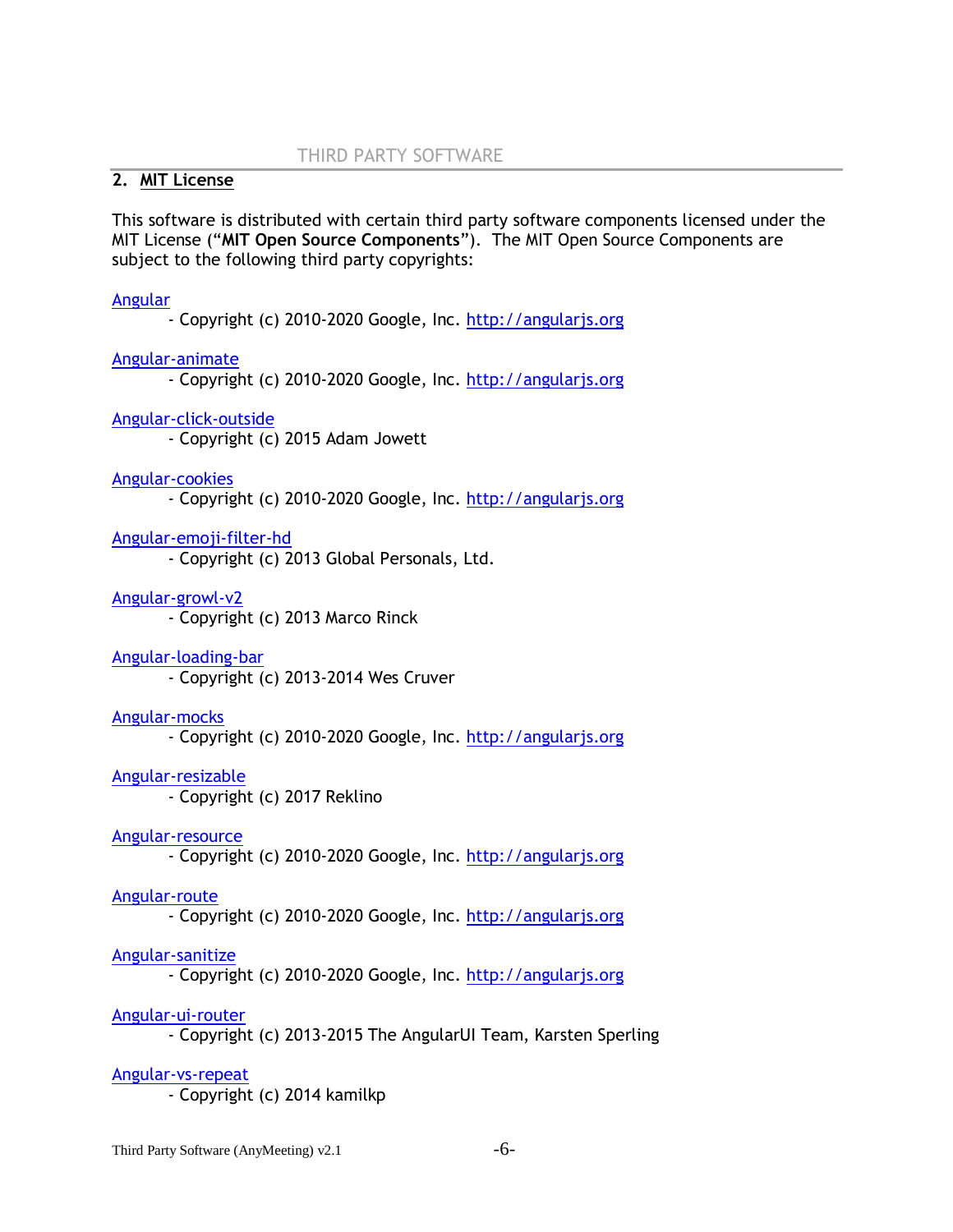#### [Angular-window-events](https://github.com/shaungrady/angular-window-events/blob/1.0.0/LICENSE)

- Copyright (c) 2014 Shaun Grady

#### [Angularjs-slider](https://github.com/angular-slider/angularjs-slider/blob/2.11.0/LICENSE)

- Copyright (c) 2013 Rafal Zajac <rzajac@gmail.com>

## **[Angulartics](https://github.com/angulartics/angulartics/blob/1.0.3/LICENSE)**

- Copyright (c) 2013-2015 Luis Farzati (@luisfarzati)
- Copyright (c) 2014-2015 Tim Elfelt (@timelf123)
- Copyright (c) 2015 Pedro Nascimento (@lunks)

## [Angulartics-google-analytics](https://github.com/angulartics/angulartics-google-analytics/blob/0.4.0/LICENSE)

- Copyright (c) 2013-2015 Luis Farzati

## [Angulartics-kissmetrics](https://github.com/angulartics/angulartics-kissmetrics/blob/0.1.1/LICENSE)

- Copyright (c) 2013-2015 Luis Farzati

# [Angulartics-optimizely](https://github.com/jeffskelton3/angulartics-optimizely)

- Copyright (c) 2015 Jeff Skelton <jeff@jeffskelton.net>

## [Animate.](https://github.com/daneden/animate.css/blob/master/LICENSE)css

- Copyright (c) 2019 Daniel Eden

#### **[Autosize](https://github.com/jackmoore/autosize/blob/master/LICENSE.md)**

- Copyright (c) 2015 Jack Moore

#### [Bootstrap](https://github.com/twbs/bootstrap/blob/master/LICENSE)

- Copyright (c) 2011-2020 Twitter, Inc.

- Copyright (c) 2011-2020 The Bootstrap Authors

# [Bootstrap-notify](https://github.com/mouse0270/bootstrap-notify/blob/2.0.1/LICENSE)

- Copyright (c) 2014 Robert McIntosh

# [Bower](https://github.com/bower/bower/blob/master/LICENSE)

- Copyright (c) 2013-present Twitter and other contributors

# **[Clipboard](https://github.com/zenorocha/clipboard.js/tree/v1.5.3)**

- Copyright (c) Zeno Rocha

# **[Codemirror](https://github.com/codemirror/CodeMirror/blob/5.14.2/LICENSE)**

- Copyright (c) 2016 by Marijn Haverbeke <marijnh@gmail.com> and others

# [Cordova-diagnostic-plugin](https://github.com/dpa99c/cordova-diagnostic-plugin/blob/master/README.md)

- Copyright (c) 2016 Dave Alden / Working Edge Ltd.

# [Cordova-plugin-add-swift-support](https://github.com/akofman/cordova-plugin-add-swift-support/blob/master/LICENSE)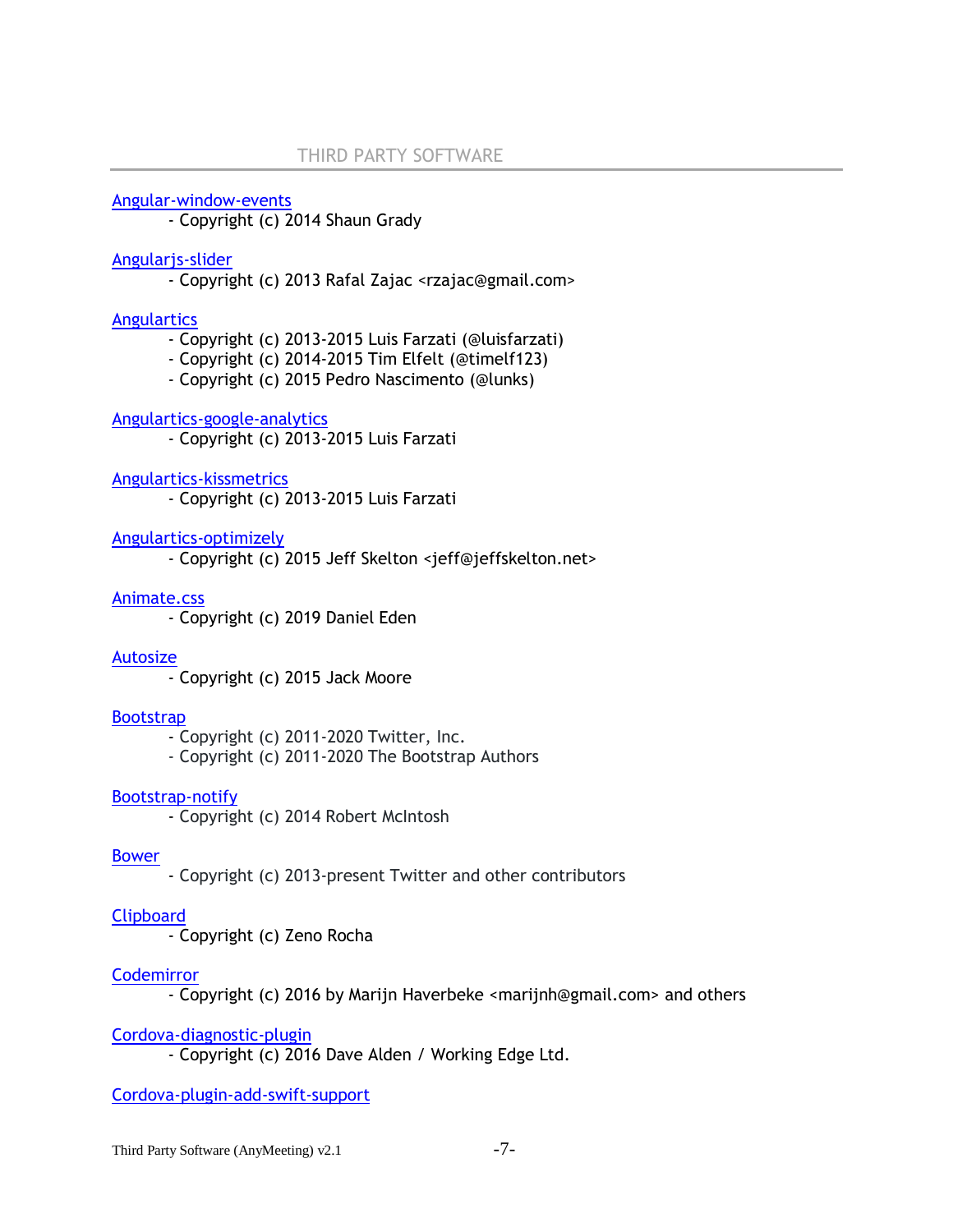## - Copyright (c) 2015-present Alexis Kofman

#### [Cordova-plugin-app-version](https://github.com/whiteoctober/cordova-plugin-app-version/blob/master/LICENSE)

- Copyright (c) 2013 White October

#### [Cordova-plugin-audioroute](https://github.com/saghul/cordova-plugin-audioroute/blob/master/README.md)

- Copyright (c) Saúl Ibarra Corretgé <saghul@gmail.com>

## [Cordova-plugin-insomnia](https://github.com/EddyVerbruggen/Insomnia-PhoneGap-Plugin/blob/master/README.md)

- Copyright (c) Eddy Verbruggen <eddyverbruggen@gmail.com>

## [Cordova-plugin-customurlscheme](https://github.com/EddyVerbruggen/Custom-URL-scheme/blob/master/README.md)

- Copyright (c) Eddy Verbruggen <eddyverbruggen@gmail.com>

## [Cordova-plugin-iosrtc](https://github.com/cordova-rtc/cordova-plugin-iosrtc/blob/master/LICENSE)

- Copyright (c) 2015-2017 eFace2Face, Inc. (http://eface2face.com)
- Copyright (c) 2017-2019 BasqueVoIPMafia (https://github.com/BasqueVoIPMafia)
- Copyright (c) 2019 Cordova-RTC (https://github.com/cordova-rtc)

## [Cordova-universal-links-plugin](https://github.com/aramando/cordova-universal-links-plugin/blob/master/LICENSE)

- Copyright (c) 2015 nordnet

#### **[Express](https://github.com/expressjs/express/blob/4.16.2/LICENSE)**

- Copyright (c) 2009-2014 TJ Holowaychuk <tj@vision-media.ca>
- Copyright (c) 2013-2014 Roman Shtylman [shtylman+expressjs@gmail.com](mailto:shtylman+expressjs@gmail.com)
- Copyright (c) 2014-2015 Douglas Christopher Wilson <doug@somethingdoug.com>

# [Firepad](https://github.com/FirebaseExtended/firepad/blob/v1.3.0/LICENSE)

- Copyright (c) 2015 Firebase, https://www.firebase.com

#### [Fs-extra](https://github.com/jprichardson/node-fs-extra/blob/master/LICENSE)

- Copyright (c) 2011-2017 JP Richardson

# **[GetStats](https://github.com/muaz-khan/getStats/tree/1.0.4)**

- Copyright (c) 2014 Muaz Khan

#### [Gulp](https://github.com/gulpjs/gulp/blob/master/LICENSE)

- Copyright (c) 2013-2018 Blaine Bublitz [blaine.bublitz@gmail.com,](mailto:blaine.bublitz@gmail.com) Eric Schoffstall <yo@contra.io> and other contributors

## [Gulp-clean-css](https://github.com/scniro/gulp-clean-css/blob/master/LICENSE)

- Copyright (c) 2019 scniro <scniro@outlook.com>

#### [Gulp-concat](https://github.com/gulp-community/gulp-concat/blob/master/LICENSE)

- Copyright (c) 2016 Contra <yo@contra.io>

#### [Gulp-rename](https://github.com/hparra/gulp-rename/blob/master/LICENSE)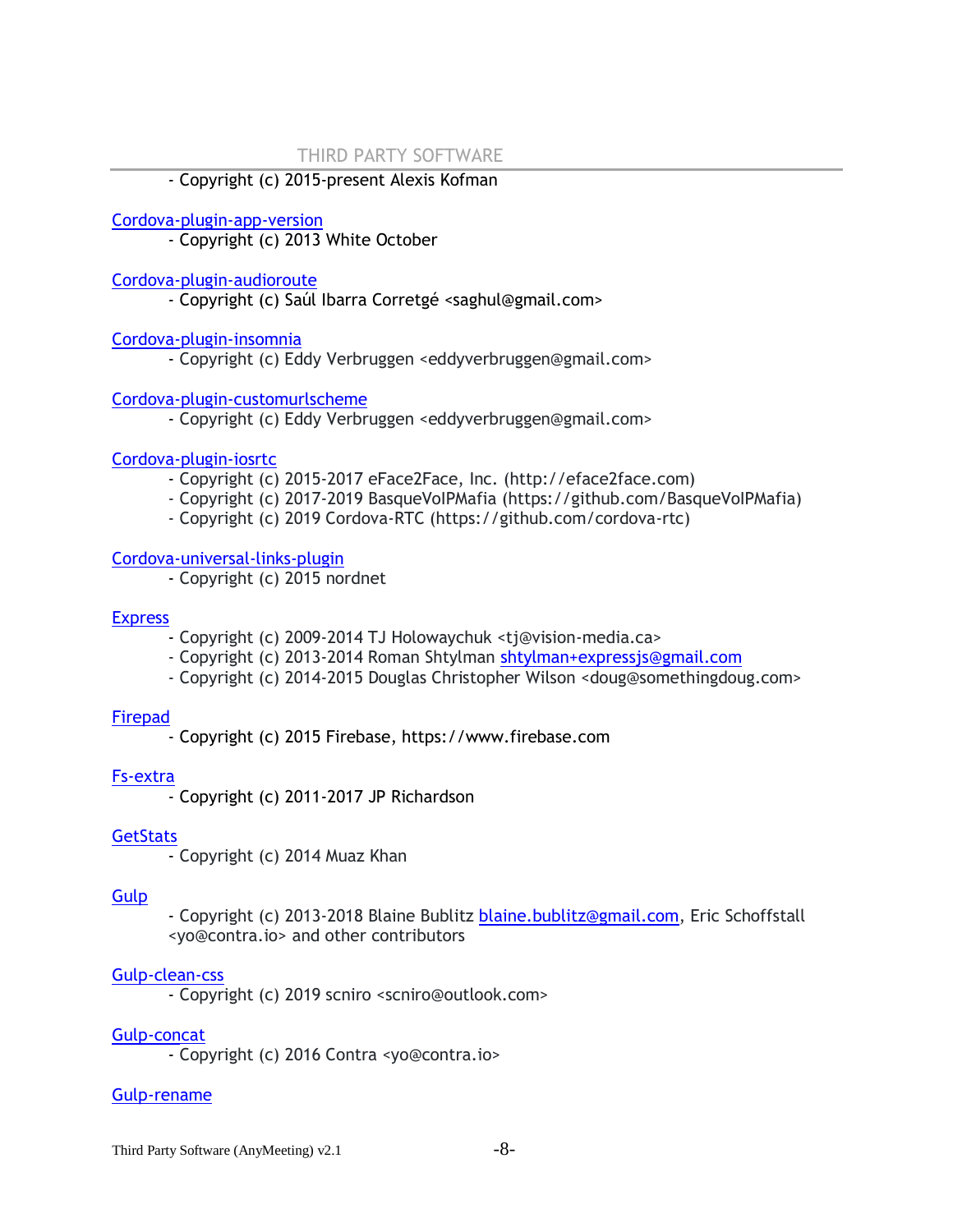- Copyright (c) 2013 Hector Guillermo Parra Alvarez

#### [Gulp-util](https://github.com/gulpjs/gulp-util/blob/master/LICENSE)

- Copyright (c) 2014 Fractal <contact@wearefractal.com>

# **J**query

- Copyright (c) JS Foundation and other contributors, https://js.foundation/

## [Jquery.nicescroll](https://github.com/inuyaksa/jquery.nicescroll/blob/3.6.0/MIT.LICENSE)

- Copyright (c) 2011-14 InuYaksa

## [Jsdom](https://github.com/jsdom/jsdom/blob/3.x/LICENSE.txt)

- Copyright (c) 2010 Elijah Insua

## [Jstimezonedetect](https://github.com/pellepim/jstimezonedetect/blob/master/LICENCE.txt)

- Copyright (c) 2012 Jon Nylander, project maintained at https://github.com/pellepim/jstimezonedetect/blob/master/LICENCE.txt

# $Le<sub>js</sub>$

- Copyright (c) 2013 Logentries

## [Material-shadows](https://github.com/mrmlnc/material-shadows/blob/v2.0.1/LICENSE)

- Copyright (c) 2014-2015 Denis Malinochkin

# [Material-design-iconic-font](https://github.com/zavoloklom/material-design-iconic-font/blob/2.2.0/README.md)

- Copyright (c) Sergey Kupletsky

# [Moment](https://github.com/moment/moment/blob/2.11.1/LICENSE)

- Copyright (c) 2011-2016 Tim Wood, Iskren Chernev, Moment.js contributors

# [Moment-timezone](https://github.com/moment/moment-timezone/blob/0.4.1/LICENSE)

- Copyright (c) 2014 Tim Wood

# [Ng-file-upload](https://github.com/danialfarid/ng-file-upload/blob/10.1.9/LICENSE)

- Copyright (c) 2013 danialfarid

# **[Oclazyload](https://github.com/ocombe/ocLazyLoad/blob/1.0.1/LICENSE.md)**

- Copyright (c) 2014 Olivier Combe

# [SHA-1](https://github.com/linkgod/SHA-1/blob/0.1.1/LICENSE)

- Copyright (c) 2013 linkgod

# [Socket.io-client](https://github.com/socketio/socket.io-client/blob/1.3.6/LICENSE)

- Copyright (c) 2014 Guillermo Rauch

# **[Surveyjs](https://github.com/surveyjs/surveyjs/blob/v0.12.11/LICENSE)**

- Copyright (c) 2015-2017 Devsoft Baltic OÜ - http://surveyjs.org/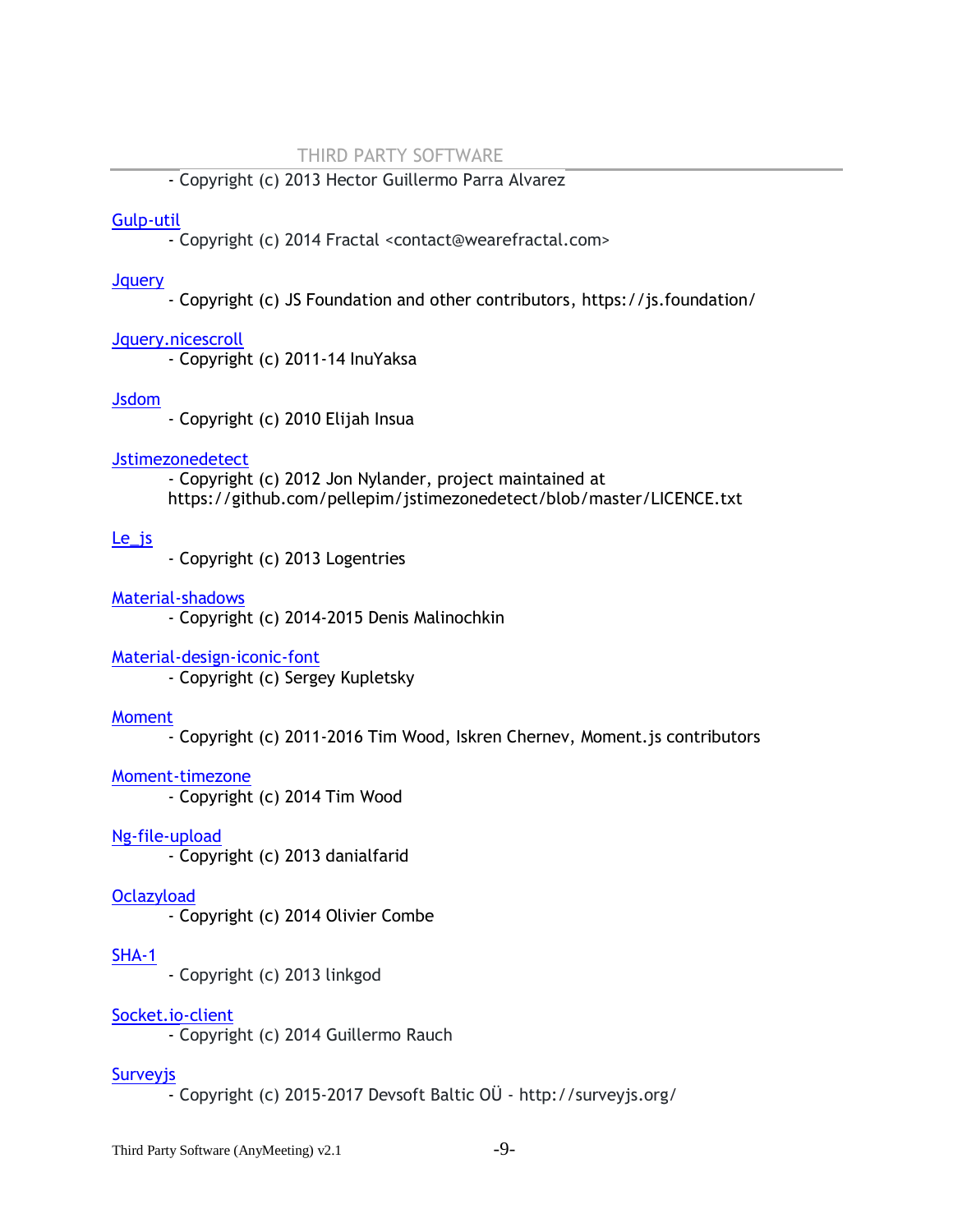#### **[Sweetalert](https://github.com/t4t5/sweetalert/blob/v1.0.1/LICENSE)**

- Copyright (c) 2014 Tristan Edwards

#### **[SWFObject](https://github.com/swfobject/swfobject/tree/2.2)**

- Copyright (c) 2007-2015 The SWFObject team

[UK.co.workingedge.phonegap.plugin.istablet](https://github.com/dpa99c/phonegap-istablet/blob/master/README.md)

- Copyright (c) 2014 Working Edge Ltd.

## [UI-router-extras](https://github.com/christopherthielen/ui-router-extras/blob/0.1.0/LICENSE)

- Copyright (c) 2015 Chris Thielen

## **[Waves](https://github.com/fians/Waves/blob/v0.7.2/LICENSE)**

- Copyright (c) 2014 Alfiana E. Sibuea

## **[Waypoints](https://github.com/imakewebthings/waypoints/blob/3.1.1/licenses.txt)**

- Copyright (c) 2011-2012 Caleb Troughton

# [XML2js](https://github.com/Leonidas-from-XIV/node-xml2js/blob/master/LICENSE)

- Copyright (c) 2010, 2011, 2012, 2013. All rights reserved.

=====================================================================

The MIT Open Source Components are subject to the following license terms: =====================================================================

Permission is hereby granted, free of charge, to any person obtaining a copy of this software and associated documentation files (the "Software"), to deal in the Software without restriction, including without limitation the rights to use, copy, modify, merge, publish, distribute, sublicense, and/or sell copies of the Software, and to permit persons to whom the Software is furnished to do so, subject to the following conditions:

The above copyright notice and this permission notice shall be included in all copies or substantial portions of the Software.

THE SOFTWARE IS PROVIDED "AS IS", WITHOUT WARRANTY OF ANY KIND, EXPRESS OR IMPLIED, INCLUDING BUT NOT LIMITED TO THE WARRANTIES OF MERCHANTABILITY, FITNESS FOR A PARTICULAR PURPOSE AND NONINFRINGEMENT. IN NO EVENT SHALL THE AUTHORS OR COPYRIGHT HOLDERS BE LIABLE FOR ANY CLAIM, DAMAGES OR OTHER LIABILITY, WHETHER IN AN ACTION OF CONTRACT, TORT OR OTHERWISE, ARISING FROM, OUT OF OR IN CONNECTION WITH THE SOFTWARE OR THE USE OR OTHER DEALINGS IN THE SOFTWARE.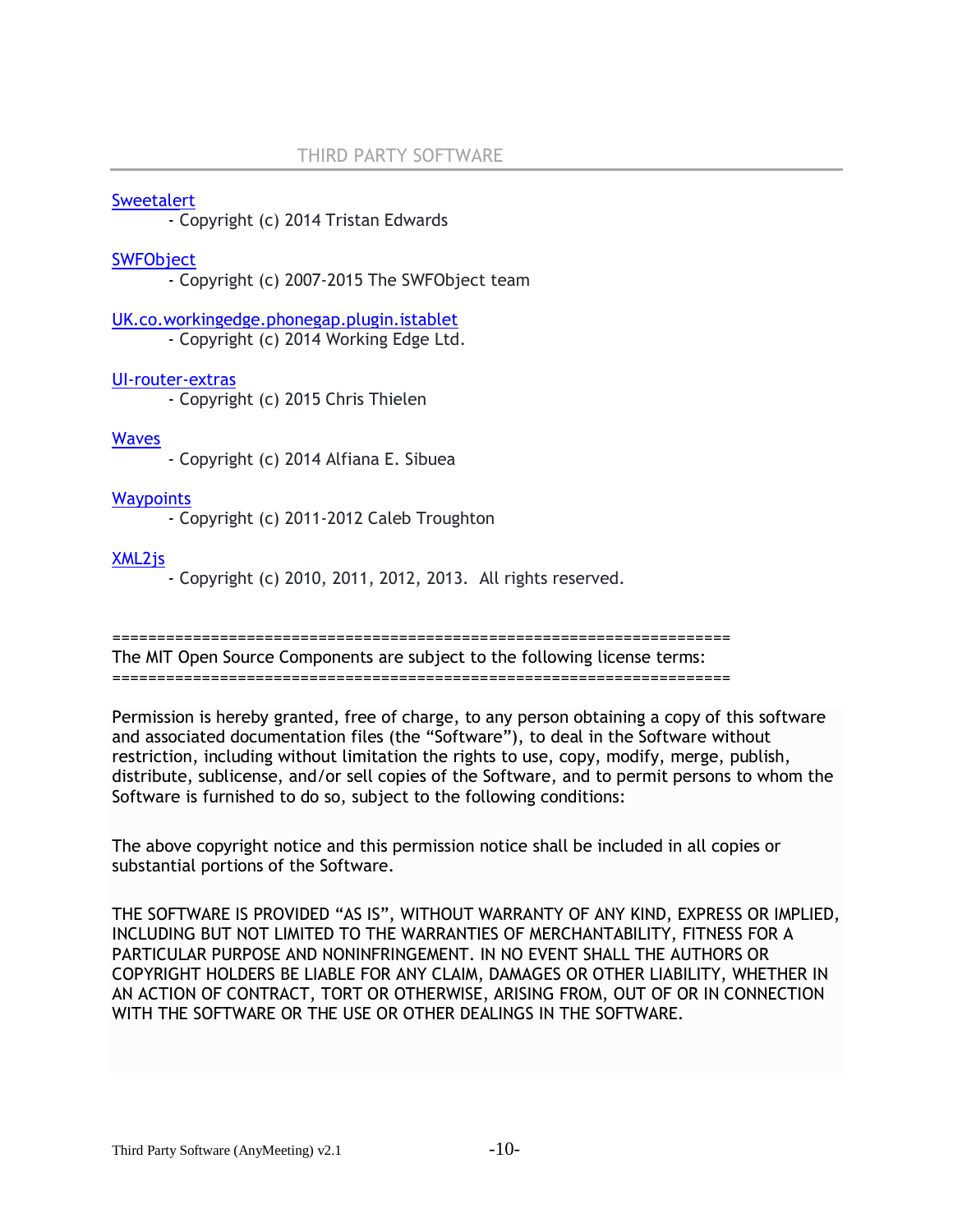# **3. BSD License**

This software is distributed with certain third party software components licensed under the BSD License ("**BSD Open Source Components**"). The BSD Open Source Components are subject to the following third party copyrights:

#### [Cordova-plugin-crosswalk-webview](https://github.com/crosswalk-project/cordova-plugin-crosswalk-webview/blob/master/LICENSE)

- Copyright (c) 2014 Intel Corporation

# [Shelljs](https://github.com/shelljs/shelljs/blob/master/LICENSE)

- Copyright (c) 2012, Artur Adib <arturadib@gmail.com>

## [WebRTC-adapter](https://github.com/webrtc/adapter/blob/v0.2.8/LICENSE.md)

- Copyright (c) 2014 TheWebRTC project authors. All rights reserved.

===================================================================== The BSD Open Source Components are subject to the following license terms: =====================================================================

Redistribution and use in source and binary forms, with or without modification, are permitted provided that the following conditions are met:

1. Redistributions of source code must retain the above copyright notice, this list of conditions and the following disclaimer.

2. Redistributions in binary form must reproduce the above copyright notice, this list of conditions and the following disclaimer in the documentation and/or other materials provided with the distribution.

3. Neither the name of the copyright holder nor the names of its contributors may be used to endorse or promote products derived from this software without specific prior written permission.

THIS SOFTWARE IS PROVIDED BY THE COPYRIGHT HOLDERS AND CONTRIBUTORS "AS IS" AND ANY EXPRESS OR IMPLIED WARRANTIES, INCLUDING, BUT NOT LIMITED TO, THE IMPLIED WARRANTIES OF MERCHANTABILITY AND FITNESS FOR A PARTICULAR PURPOSE ARE DISCLAIMED. IN NO EVENT SHALL THE COPYRIGHT HOLDER OR CONTRIBUTORS BE LIABLE FOR ANY DIRECT, INDIRECT, INCIDENTAL, SPECIAL, EXEMPLARY, OR CONSEQUENTIAL DAMAGES (INCLUDING, BUT NOT LIMITED TO, PROCUREMENT OF SUBSTITUTE GOODS OR SERVICES; LOSS OF USE, DATA, OR PROFITS; OR BUSINESS INTERRUPTION) HOWEVER CAUSED AND ON ANY THEORY OF LIABILITY, WHETHER IN CONTRACT, STRICT LIABILITY, OR TORT (INCLUDING NEGLIGENCE OR OTHERWISE) ARISING IN ANY WAY OUT OF THE USE OF THIS SOFTWARE, EVEN IF ADVISED OF THE POSSIBILITY OF SUCH DAMAGE.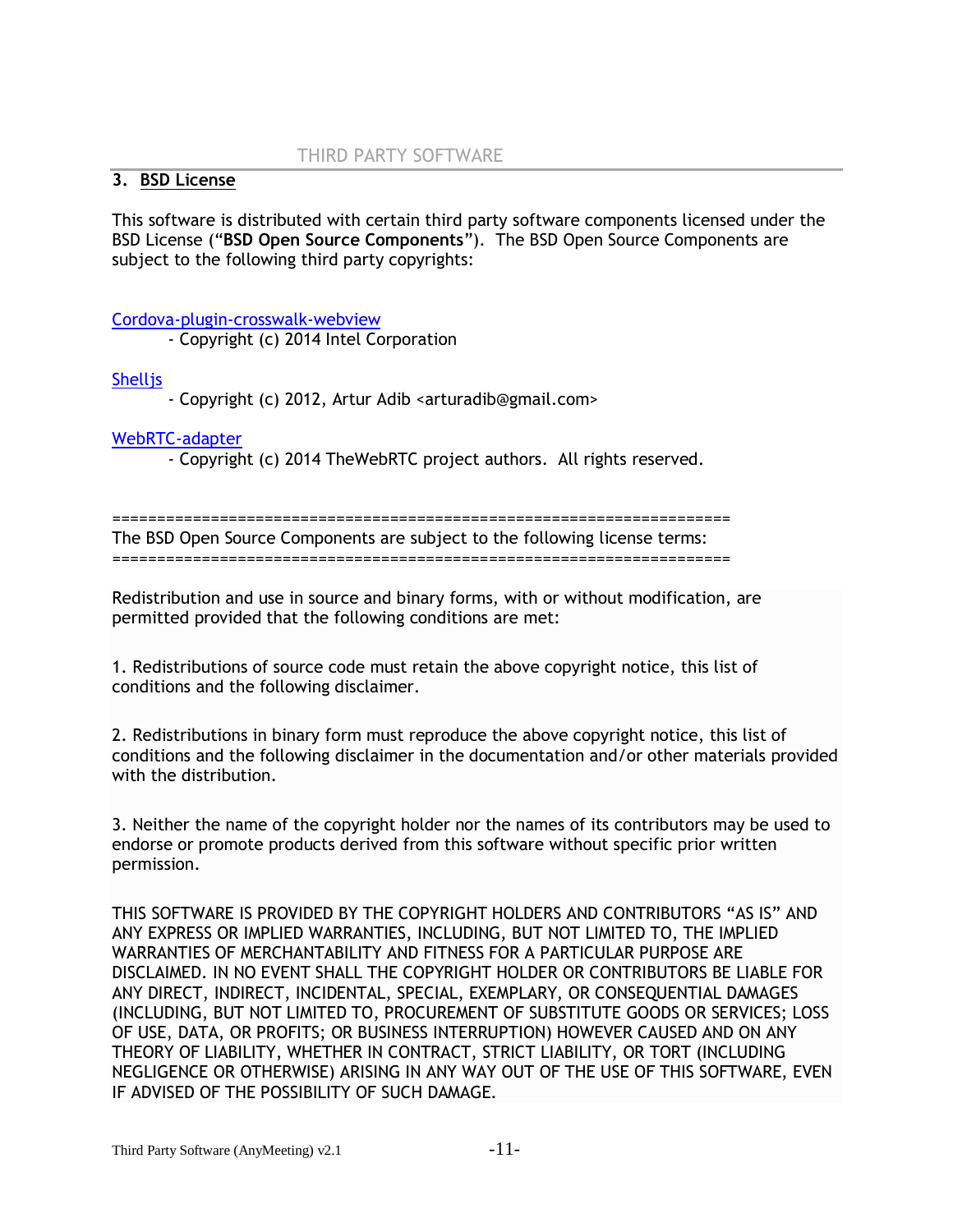# **4. Mozilla Public License Version 1.1**

This software is distributed with certain third party software components licensed under the Mozilla Public License Version 1.1 ("**MPL 1.1 Open Source Components**"). The MPL 1.1 Open Source Components are subject to the following third party copyrights:

#### [verto](https://freeswitch.org/confluence/display/FREESWITCH/Licensing)

- Copyright (C) 2005-2014, Anthony Minessale II <anthm@freeswitch.org>

## *Modifications posted at*:

https://meeting.anymeeting.com/lib/verto/jquery.FSRTC.js.anymeeting.modifications.html https://meeting.anymeeting.com/lib/verto/jquery.jsonrpcclient.js.anymeeting.modifications .html

https://meeting.anymeeting.com/lib/verto/jquery.verto.js.anymeeting.modifications.html

===================================================================== The MPL 1.1 Open Source Components are subject to the following license terms: =====================================================================

The contents of this file are subject to the Mozilla Public License Version 1.1 (the "License"); you may not use this file except in compliance with the License. You may obtain a copy of the License at https://www.mozilla.org/MPL/

Software distributed under the License is distributed on an "AS IS" basis, WITHOUT WARRANTY OF ANY KIND, either express or implied. See the License for the specific language governing rights and limitations under the License.

The Original Code is Verto HTML5/Javascript Telephony Signaling and Control Protocol Stack for FreeSWITCH.

The Initial Developer of the Original Code is Anthony Minessale II <anthm@freeswitch.org>. Portions created by the Initial Developer are Copyright (C) the Initial Developer. All Rights Reserved.

Contributor(s): Anthony Minessale II <anthm@freeswitch.org>.

# **5. ISC License**

This software is distributed with certain third party software components licensed under the ISC License ("**ISC Open Source Components**"). The ISC Open Source Components are subject to the following third party copyrights:

#### [Angular-promise-extras](https://github.com/insidewhy/angular-promise-extras/blob/master/LICENSE)

- Copyright (c) 2016, James Pike <github@chilon.net>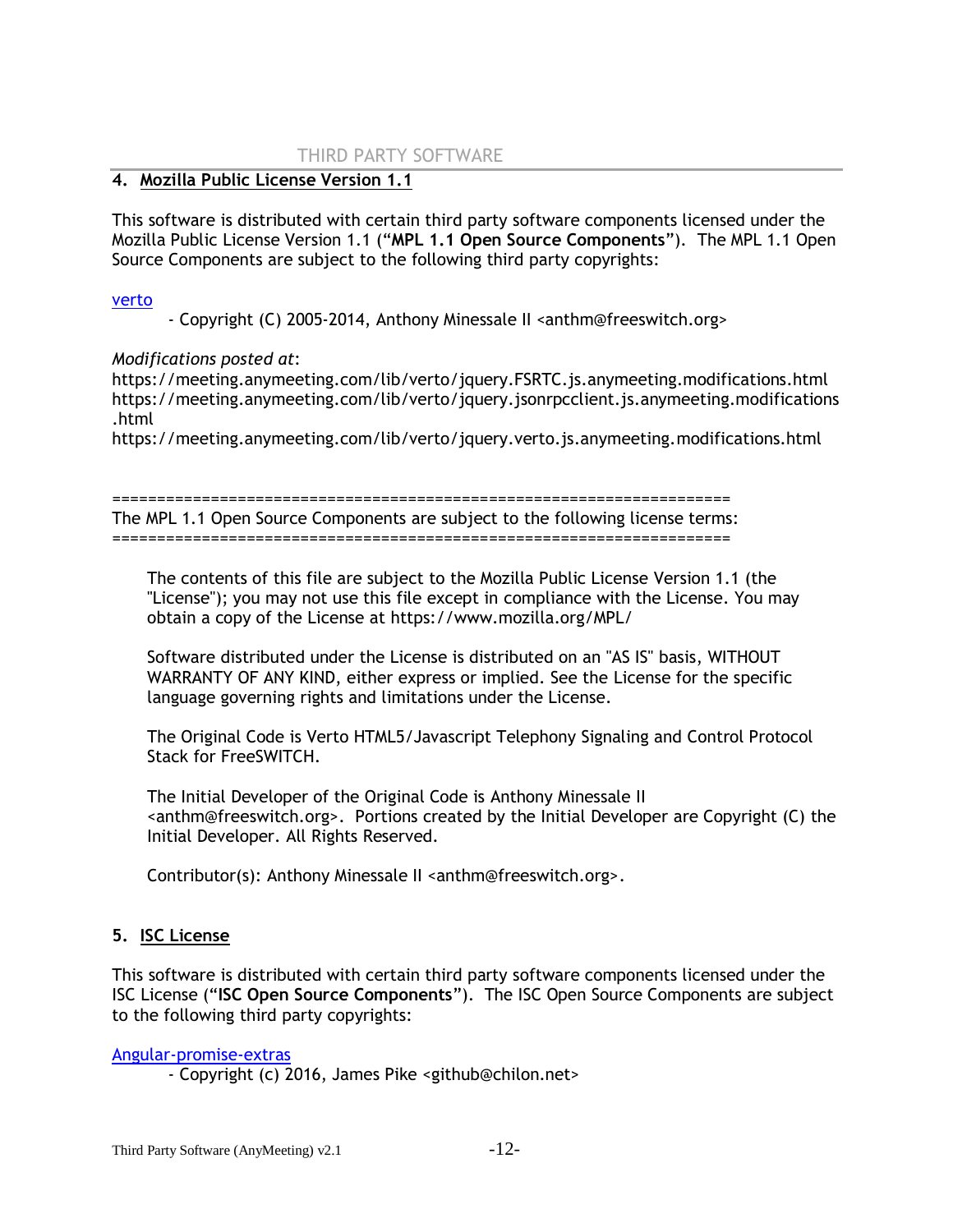===================================================================== The ISC Open Source Components are subject to the following license terms: =====================================================================

Permission to use, copy, modify, and/or distribute this software for any purpose with or without fee is hereby granted, provided that the above copyright notice and this permission notice appear in all copies.

THE SOFTWARE IS PROVIDED "AS IS" AND THE AUTHOR DISCLAIMS ALL WARRANTIES WITH REGARD TO THIS SOFTWARE INCLUDING ALL IMPLIED WARRANTIES OF MERCHANTABILITY AND FITNESS. IN NO EVENT SHALL THE AUTHOR BE LIABLE FOR ANY SPECIAL, DIRECT, INDIRECT, OR CONSEQUENTIAL DAMAGES OR ANY DAMAGES WHATSOEVER RESULTING FROM LOSS OF USE, DATA OR PROFITS, WHETHER IN AN ACTION OF CONTRACT, NEGLIGENCE OR OTHER TORTIOUS ACTION, ARISING OUT OF OR IN CONNECTION WITH THE USE OR PERFORMANCE OF THIS SOFTWARE.

# **6. Creative Commons Attribution-ShareAlike 4.0 International Public License**

This software is distributed with certain third party software components licensed under the Creative Commons Attribution-ShareAlike 4.0 International Public License ("**CCA-SA Open Source Components**"). The CCA-SA Open Source Components are subject to the following third party copyrights:

[Material-design-iconic-font](https://github.com/zavoloklom/material-design-iconic-font/blob/2.2.0/README.md)

- Copyright (c) Sergey Kupletsky

===================================================================== The CCA-SA Open Source Components are subject to the following license terms: =====================================================================

By exercising the Licensed Rights (defined below), You accept and agree to be bound by the terms and conditions of this Creative Commons Attribution-ShareAlike 4.0 International Public License ("Public License"). To the extent this Public License may be interpreted as a contract, You are granted the Licensed Rights in consideration of Your acceptance of these terms and conditions, and the Licensor grants You such rights in consideration of benefits the Licensor receives from making the Licensed Material available under these terms and conditions.

# **Section 1 – Definitions.**

a. **Adapted Material** means material subject to Copyright and Similar Rights that is derived from or based upon the Licensed Material and in which the Licensed Material is translated, altered, arranged, transformed, or otherwise modified in a manner requiring permission under the Copyright and Similar Rights held by the Licensor. For purposes of this Public License, where the Licensed Material is a musical work, performance, or sound recording,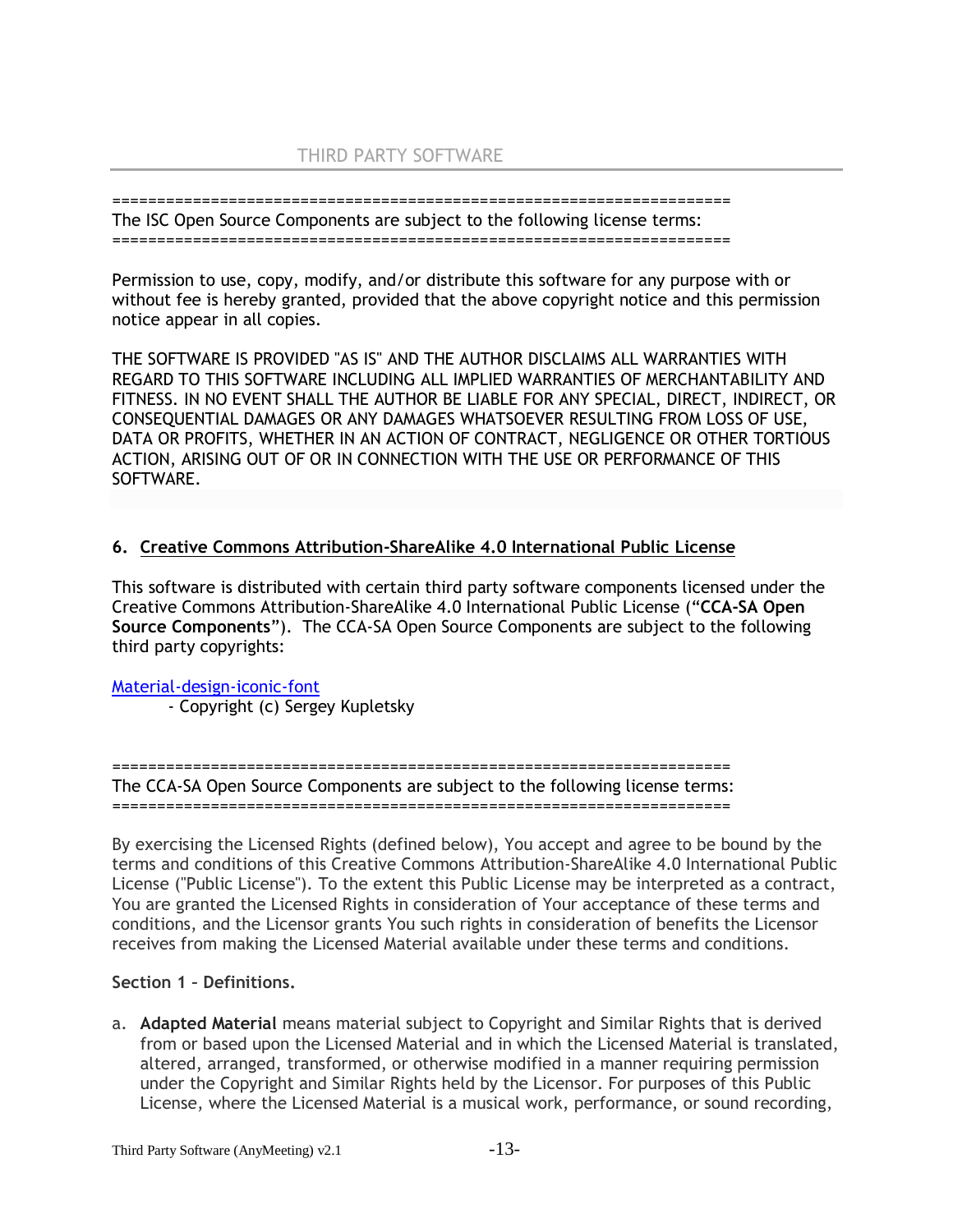Adapted Material is always produced where the Licensed Material is synched in timed relation with a moving image.

- b. **Adapter's License** means the license You apply to Your Copyright and Similar Rights in Your contributions to Adapted Material in accordance with the terms and conditions of this Public License.
- c. **BY-SA Compatible License** means a license listed at [creativecommons.org/compatiblelicenses,](https://creativecommons.org/compatiblelicenses) approved by Creative Commons as essentially the equivalent of this Public License.
- d. **Copyright and Similar Rights** means copyright and/or similar rights closely related to copyright including, without limitation, performance, broadcast, sound recording, and Sui Generis Database Rights, without regard to how the rights are labeled or categorized. For purposes of this Public License, the rights specified in Section  $2(b)(1)-(2)$  are not Copyright and Similar Rights.
- e. **Effective Technological Measures** means those measures that, in the absence of proper authority, may not be circumvented under laws fulfilling obligations under Article 11 of the WIPO Copyright Treaty adopted on December 20, 1996, and/or similar international agreements.
- f. **Exceptions and Limitations** means fair use, fair dealing, and/or any other exception or limitation to Copyright and Similar Rights that applies to Your use of the Licensed Material.
- g. **License Elements** means the license attributes listed in the name of a Creative Commons Public License. The License Elements of this Public License are Attribution and ShareAlike.
- h. **Licensed Material** means the artistic or literary work, database, or other material to which the Licensor applied this Public License.
- i. **Licensed Rights** means the rights granted to You subject to the terms and conditions of this Public License, which are limited to all Copyright and Similar Rights that apply to Your use of the Licensed Material and that the Licensor has authority to license.
- j. **Licensor** means the individual(s) or entity(ies) granting rights under this Public License.
- k. **Share** means to provide material to the public by any means or process that requires permission under the Licensed Rights, such as reproduction, public display, public performance, distribution, dissemination, communication, or importation, and to make material available to the public including in ways that members of the public may access the material from a place and at a time individually chosen by them.
- l. **Sui Generis Database Rights** means rights other than copyright resulting from Directive 96/9/EC of the European Parliament and of the Council of 11 March 1996 on the legal protection of databases, as amended and/or succeeded, as well as other essentially equivalent rights anywhere in the world.
- m. **You** means the individual or entity exercising the Licensed Rights under this Public License. **Your** has a corresponding meaning.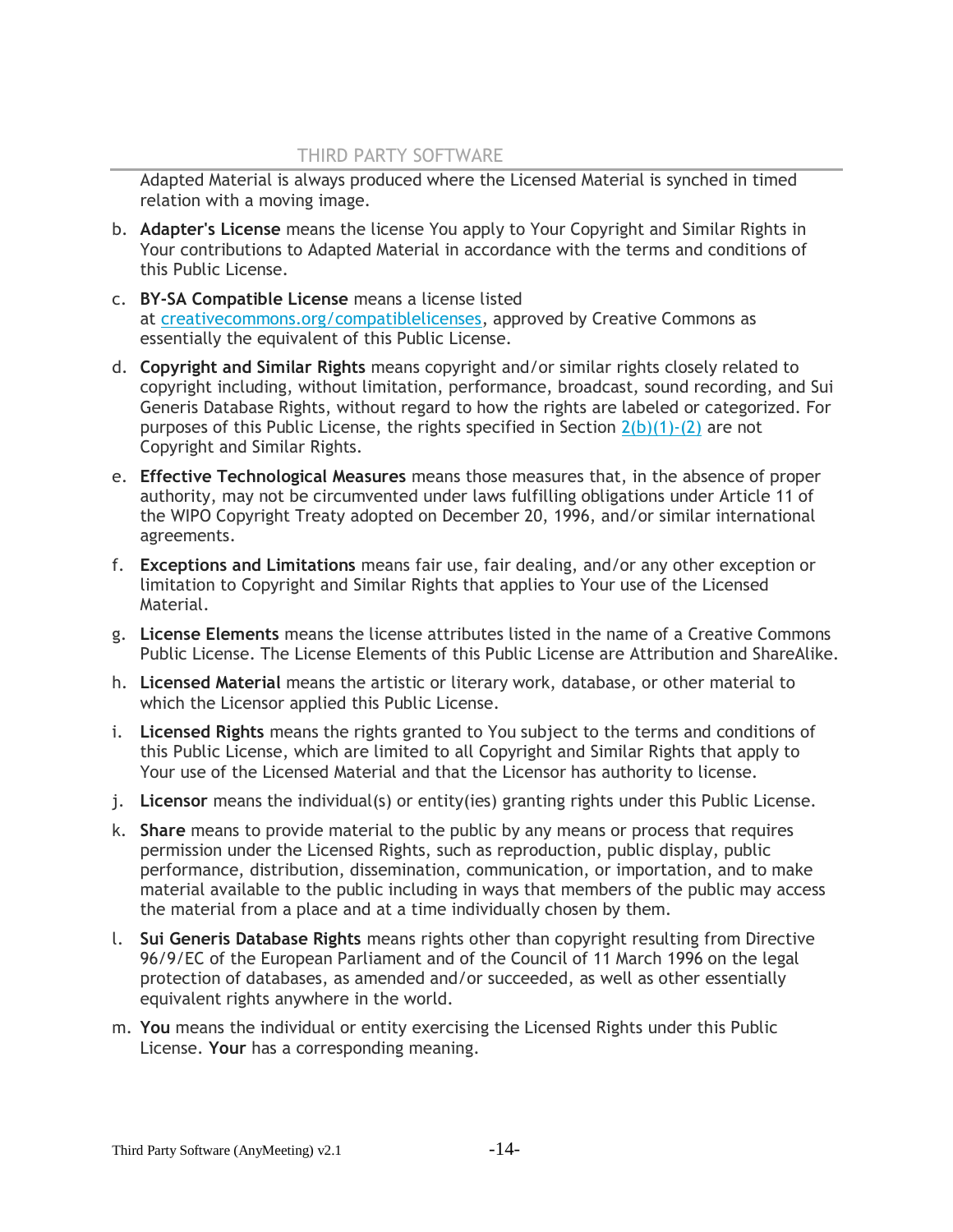# **Section 2 – Scope.**

## a. **License grant**.

- 1. Subject to the terms and conditions of this Public License, the Licensor hereby grants You a worldwide, royalty-free, non-sublicensable, non-exclusive, irrevocable license to exercise the Licensed Rights in the Licensed Material to:
	- A. reproduce and Share the Licensed Material, in whole or in part; and
	- B. produce, reproduce, and Share Adapted Material.
- 2. Exceptions and Limitations. For the avoidance of doubt, where Exceptions and Limitations apply to Your use, this Public License does not apply, and You do not need to comply with its terms and conditions.
- 3. Term. The term of this Public License is specified in Section [6\(a\).](https://creativecommons.org/licenses/by-sa/4.0/legalcode#s6a)
- 4. Media and formats; technical modifications allowed. The Licensor authorizes You to exercise the Licensed Rights in all media and formats whether now known or hereafter created, and to make technical modifications necessary to do so. The Licensor waives and/or agrees not to assert any right or authority to forbid You from making technical modifications necessary to exercise the Licensed Rights, including technical modifications necessary to circumvent Effective Technological Measures. For purposes of this Public License, simply making modifications authorized by this Section [2\(a\)\(4\)](https://creativecommons.org/licenses/by-sa/4.0/legalcode#s2a4) never produces Adapted Material.
- 5. Downstream recipients.
	- A. Offer from the Licensor Licensed Material. Every recipient of the Licensed Material automatically receives an offer from the Licensor to exercise the Licensed Rights under the terms and conditions of this Public License.
	- B. Additional offer from the Licensor Adapted Material. Every recipient of Adapted Material from You automatically receives an offer from the Licensor to exercise the Licensed Rights in the Adapted Material under the conditions of the Adapter's License You apply.
	- C. No downstream restrictions. You may not offer or impose any additional or different terms or conditions on, or apply any Effective Technological Measures to, the Licensed Material if doing so restricts exercise of the Licensed Rights by any recipient of the Licensed Material.
- 6. No endorsement. Nothing in this Public License constitutes or may be construed as permission to assert or imply that You are, or that Your use of the Licensed Material is, connected with, or sponsored, endorsed, or granted official status by, the Licensor or others designated to receive attribution as provided in Section  $3(a)(1)(A)(i)$ .

# b. **Other rights**.

1. Moral rights, such as the right of integrity, are not licensed under this Public License, nor are publicity, privacy, and/or other similar personality rights; however, to the extent possible, the Licensor waives and/or agrees not to assert any such rights held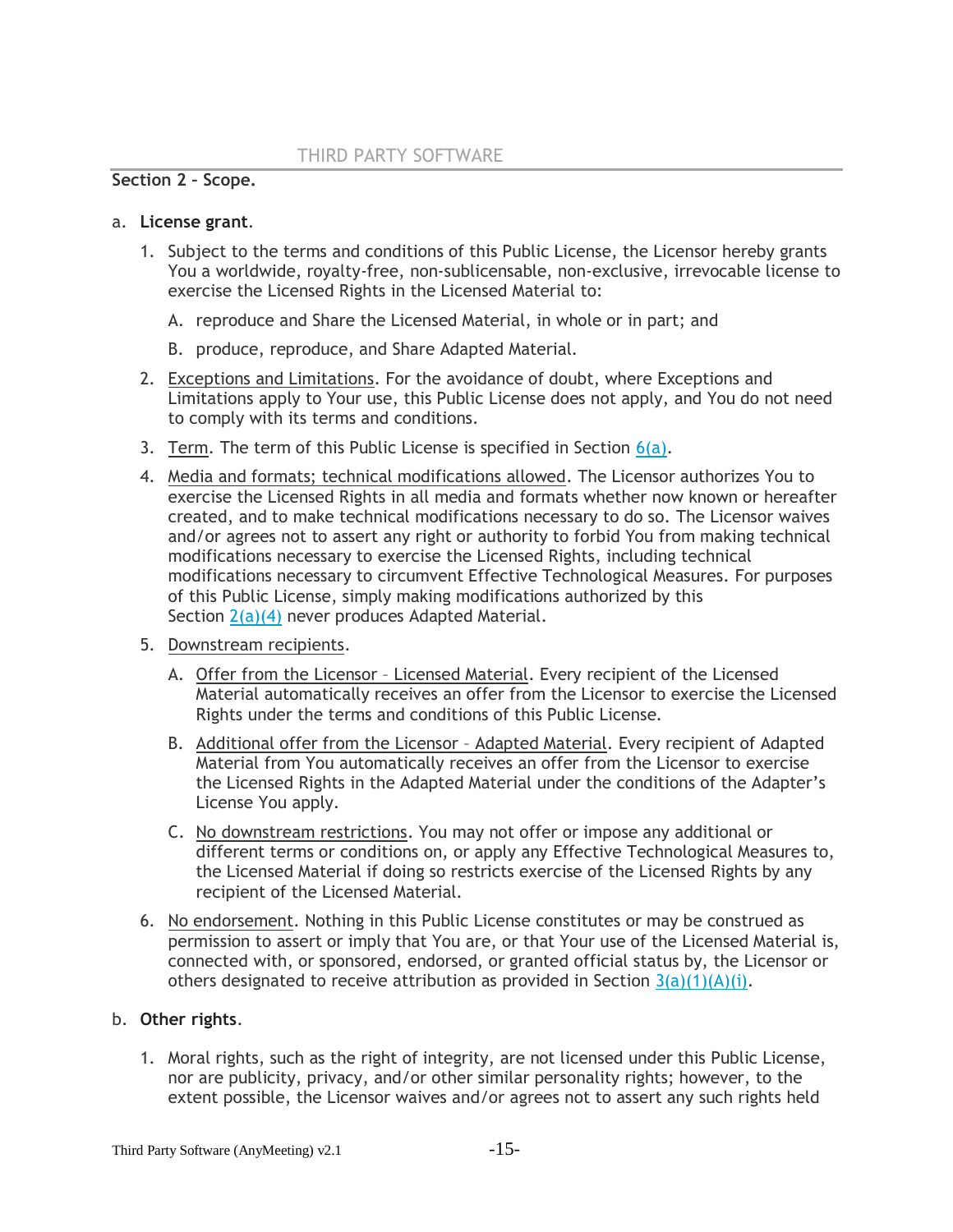by the Licensor to the limited extent necessary to allow You to exercise the Licensed Rights, but not otherwise.

- 2. Patent and trademark rights are not licensed under this Public License.
- 3. To the extent possible, the Licensor waives any right to collect royalties from You for the exercise of the Licensed Rights, whether directly or through a collecting society under any voluntary or waivable statutory or compulsory licensing scheme. In all other cases the Licensor expressly reserves any right to collect such royalties.

# **Section 3 – License Conditions.**

Your exercise of the Licensed Rights is expressly made subject to the following conditions.

# a. **Attribution**.

- 1. If You Share the Licensed Material (including in modified form), You must:
	- A. retain the following if it is supplied by the Licensor with the Licensed Material:
		- i. identification of the creator(s) of the Licensed Material and any others designated to receive attribution, in any reasonable manner requested by the Licensor (including by pseudonym if designated);
		- ii. a copyright notice;
	- iii. a notice that refers to this Public License;
	- iv. a notice that refers to the disclaimer of warranties;
	- v. a URI or hyperlink to the Licensed Material to the extent reasonably practicable;
	- B. indicate if You modified the Licensed Material and retain an indication of any previous modifications; and
	- C. indicate the Licensed Material is licensed under this Public License, and include the text of, or the URI or hyperlink to, this Public License.
- 2. You may satisfy the conditions in Section  $3(a)(1)$  in any reasonable manner based on the medium, means, and context in which You Share the Licensed Material. For example, it may be reasonable to satisfy the conditions by providing a URI or hyperlink to a resource that includes the required information.
- 3. If requested by the Licensor, You must remove any of the information required by Section  $3(a)(1)(A)$  to the extent reasonably practicable.

# b. **ShareAlike**.

In addition to the conditions in Section  $3(a)$ , if You Share Adapted Material You produce, the following conditions also apply.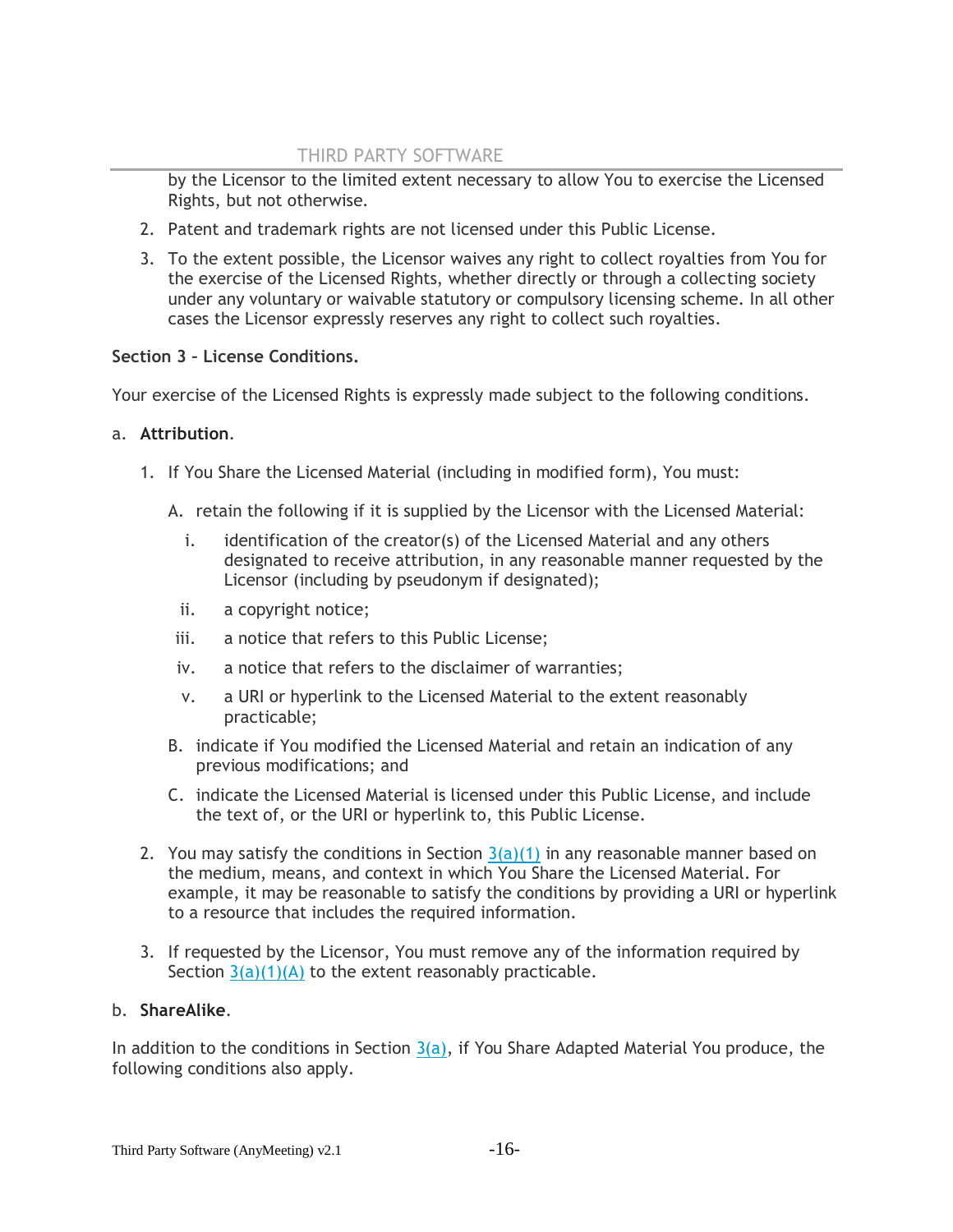- 1. The Adapter's License You apply must be a Creative Commons license with the same License Elements, this version or later, or a BY-SA Compatible License.
- 2. You must include the text of, or the URI or hyperlink to, the Adapter's License You apply. You may satisfy this condition in any reasonable manner based on the medium, means, and context in which You Share Adapted Material.
- 3. You may not offer or impose any additional or different terms or conditions on, or apply any Effective Technological Measures to, Adapted Material that restrict exercise of the rights granted under the Adapter's License You apply.

## **Section 4 – Sui Generis Database Rights.**

Where the Licensed Rights include Sui Generis Database Rights that apply to Your use of the Licensed Material:

- a. for the avoidance of doubt, Section  $2(a)(1)$  grants You the right to extract, reuse, reproduce, and Share all or a substantial portion of the contents of the database;
- b. if You include all or a substantial portion of the database contents in a database in which You have Sui Generis Database Rights, then the database in which You have Sui Generis Database Rights (but not its individual contents) is Adapted Material, including for purposes of Section [3\(b\);](https://creativecommons.org/licenses/by-sa/4.0/legalcode#s3b) and
- c. You must comply with the conditions in Section  $3(a)$  if You Share all or a substantial portion of the contents of the database.

For the avoidance of doubt, this Section [4](https://creativecommons.org/licenses/by-sa/4.0/legalcode#s4) supplements and does not replace Your obligations under this Public License where the Licensed Rights include other Copyright and Similar Rights.

**Section 5 – Disclaimer of Warranties and Limitation of Liability.**

- **a. Unless otherwise separately undertaken by the Licensor, to the extent possible, the Licensor offers the Licensed Material as-is and as-available, and makes no representations or warranties of any kind concerning the Licensed Material, whether express, implied, statutory, or other. This includes, without limitation, warranties of title, merchantability, fitness for a particular purpose, non-infringement, absence of latent or other defects, accuracy, or the presence or absence of errors, whether or not known or discoverable. Where disclaimers of warranties are not allowed in full or in part, this disclaimer may not apply to You.**
- **b. To the extent possible, in no event will the Licensor be liable to You on any legal theory (including, without limitation, negligence) or otherwise for any direct, special, indirect, incidental, consequential, punitive, exemplary, or other losses, costs, expenses, or damages arising out of this Public License or use of the Licensed Material, even if the Licensor has been advised of the possibility of such losses, costs, expenses, or damages. Where a limitation of liability is not allowed in full or in part, this limitation may not apply to You.**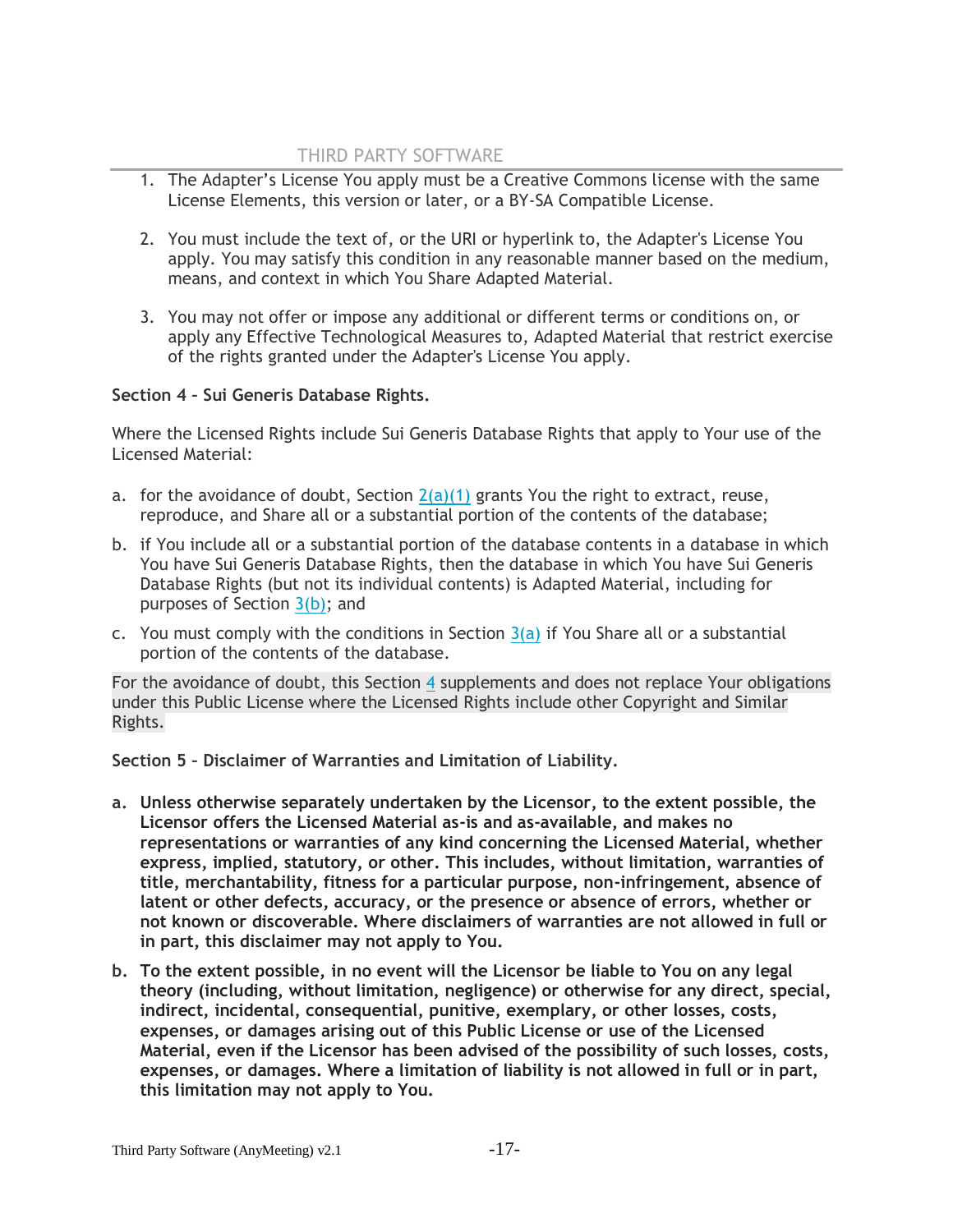c. The disclaimer of warranties and limitation of liability provided above shall be interpreted in a manner that, to the extent possible, most closely approximates an absolute disclaimer and waiver of all liability.

# **Section 6 – Term and Termination.**

- a. This Public License applies for the term of the Copyright and Similar Rights licensed here. However, if You fail to comply with this Public License, then Your rights under this Public License terminate automatically.
- b. Where Your right to use the Licensed Material has terminated under Section  $6(a)$ , it reinstates:
	- 1. automatically as of the date the violation is cured, provided it is cured within 30 days of Your discovery of the violation; or
	- 2. upon express reinstatement by the Licensor.

For the avoidance of doubt, this Section  $6(b)$  does not affect any right the Licensor may have to seek remedies for Your violations of this Public License.

- c. For the avoidance of doubt, the Licensor may also offer the Licensed Material under separate terms or conditions or stop distributing the Licensed Material at any time; however, doing so will not terminate this Public License.
- d. Sections [1,](https://creativecommons.org/licenses/by-sa/4.0/legalcode#s1) [5,](https://creativecommons.org/licenses/by-sa/4.0/legalcode#s5) [6,](https://creativecommons.org/licenses/by-sa/4.0/legalcode#s6) [7,](https://creativecommons.org/licenses/by-sa/4.0/legalcode#s7) and [8](https://creativecommons.org/licenses/by-sa/4.0/legalcode#s8) survive termination of this Public License.

# **Section 7 – Other Terms and Conditions.**

- a. The Licensor shall not be bound by any additional or different terms or conditions communicated by You unless expressly agreed.
- b. Any arrangements, understandings, or agreements regarding the Licensed Material not stated herein are separate from and independent of the terms and conditions of this Public License.

# **Section 8 – Interpretation.**

- a. For the avoidance of doubt, this Public License does not, and shall not be interpreted to, reduce, limit, restrict, or impose conditions on any use of the Licensed Material that could lawfully be made without permission under this Public License.
- b. To the extent possible, if any provision of this Public License is deemed unenforceable, it shall be automatically reformed to the minimum extent necessary to make it enforceable. If the provision cannot be reformed, it shall be severed from this Public License without affecting the enforceability of the remaining terms and conditions.
- c. No term or condition of this Public License will be waived and no failure to comply consented to unless expressly agreed to by the Licensor.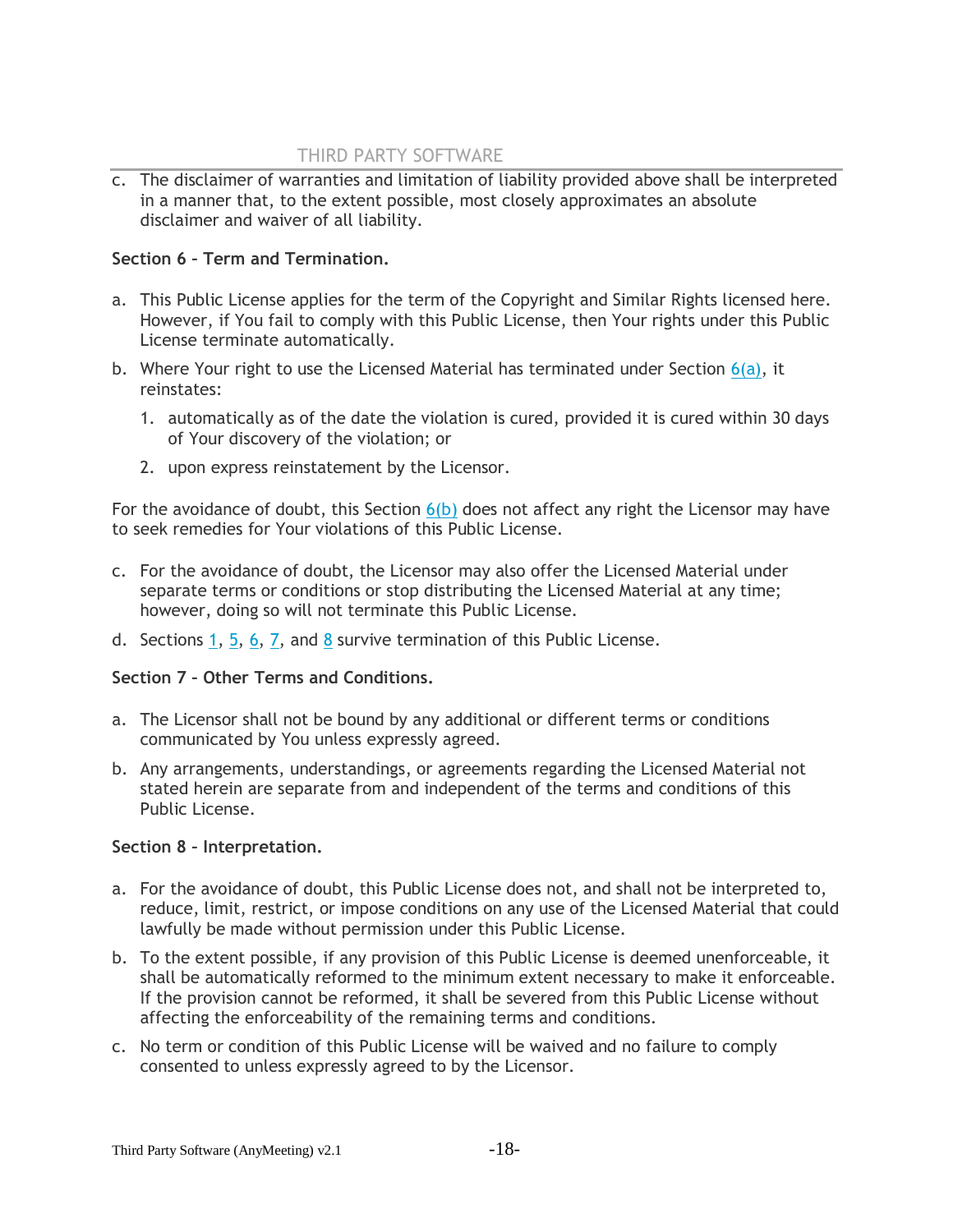d. Nothing in this Public License constitutes or may be interpreted as a limitation upon, or waiver of, any privileges and immunities that apply to the Licensor or You, including from the legal processes of any jurisdiction or authority.

# **7. SIL Open Font License**

This software is distributed with certain third party software components licensed under the SIL Open Font License ("**OFL Open Source Components**"). The OFL Open Source Components are subject to the following third party copyrights:

[Material-design-iconic-font](https://github.com/zavoloklom/material-design-iconic-font/blob/2.2.0/README.md) - Copyright (c) Sergey Kupletsky

===================================================================== The OFL Open Source Components are subject to the following license terms: =====================================================================

## PREAMBLE

The goals of the Open Font License (OFL) are to stimulate worldwide development of collaborative font projects, to support the font creation efforts of academic and linguistic communities, and to provide a free and open framework in which fonts may be shared and improved in partnership with others.

The OFL allows the licensed fonts to be used, studied, modified and redistributed freely as long as they are not sold by themselves. The fonts, including any derivative works, can be bundled, embedded, redistributed and/or sold with any software provided that any reserved names are not used by derivative works. The fonts and derivatives, however, cannot be released under any other type of license. The requirement for fonts to remain under this license does not apply to any document created using the fonts or their derivatives.

# **DEFINITIONS**

"Font Software" refers to the set of files released by the Copyright Holder(s) under this license and clearly marked as such. This may include source files, build scripts and documentation.

"Reserved Font Name" refers to any names specified as such after the copyright statement(s).

"Original Version" refers to the collection of Font Software components as distributed by the Copyright Holder(s).

"Modified Version" refers to any derivative made by adding to, deleting, or substituting -- in part or in whole -- any of the components of the Original Version, by changing formats or by porting the Font Software to a new environment.

"Author" refers to any designer, engineer, programmer, technical writer or other person who contributed to the Font Software.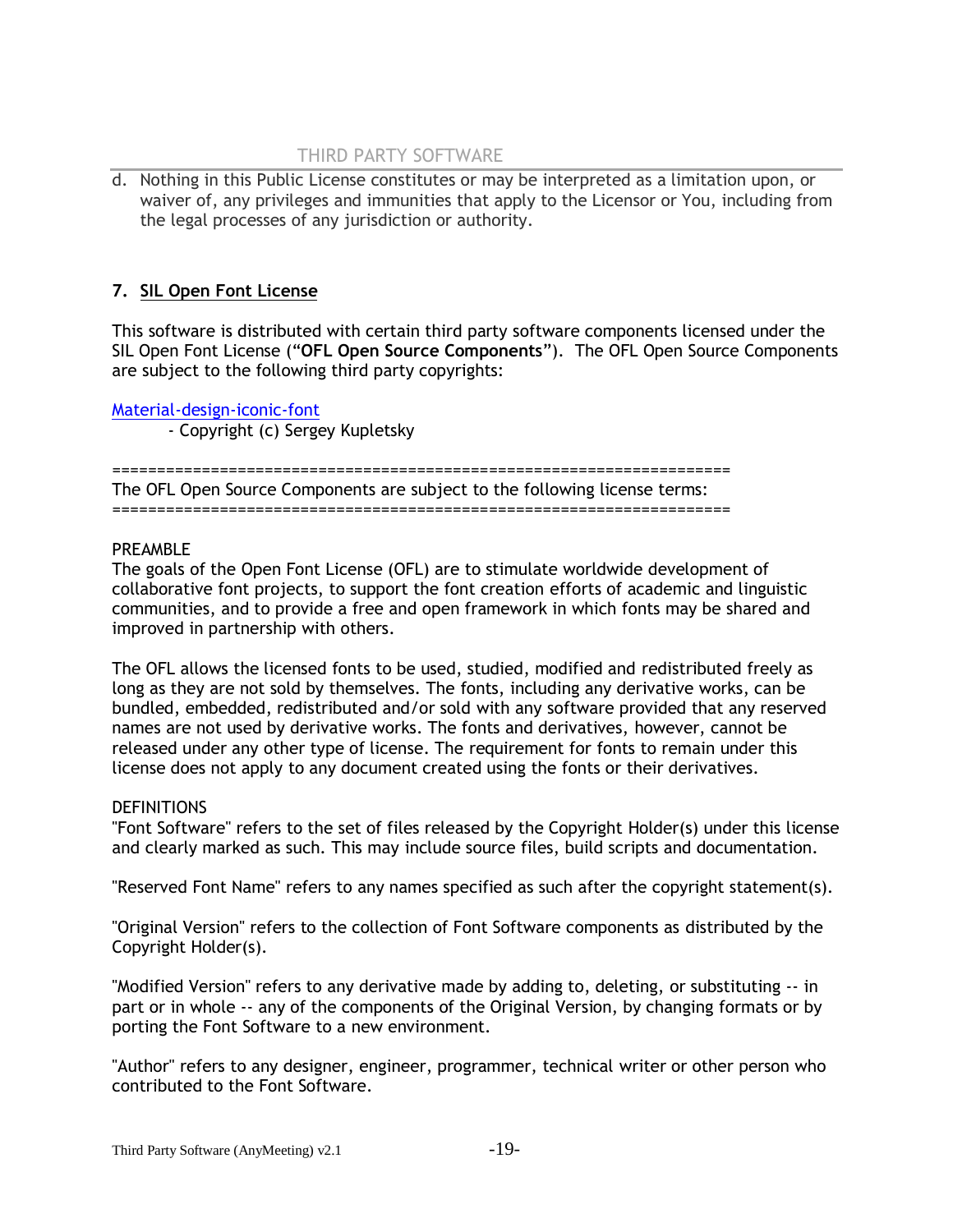#### PERMISSION & CONDITIONS

Permission is hereby granted, free of charge, to any person obtaining a copy of the Font Software, to use, study, copy, merge, embed, modify, redistribute, and sell modified and unmodified copies of the Font Software, subject to the following conditions:

1) Neither the Font Software nor any of its individual components, in Original or Modified Versions, may be sold by itself.

2) Original or Modified Versions of the Font Software may be bundled, redistributed and/or sold with any software, provided that each copy contains the above copyright notice and this license. These can be included either as stand-alone text files, human-readable headers or in the appropriate machine-readable metadata fields within text or binary files as long as those fields can be easily viewed by the user.

3) No Modified Version of the Font Software may use the Reserved Font Name(s) unless explicit written permission is granted by the corresponding Copyright Holder. This restriction only applies to the primary font name as presented to the users.

4) The name(s) of the Copyright Holder(s) or the Author(s) of the Font Software shall not be used to promote, endorse or advertise any Modified Version, except to acknowledge the contribution(s) of the Copyright Holder(s) and the Author(s) or with their explicit written permission.

5) The Font Software, modified or unmodified, in part or in whole, must be distributed entirely under this license, and must not be distributed under any other license. The requirement for fonts to remain under this license does not apply to any document created using the Font Software.

#### **TERMINATION**

This license becomes null and void if any of the above conditions are not met.

#### DISCLAIMER

THE FONT SOFTWARE IS PROVIDED "AS IS", WITHOUT WARRANTY OF ANY KIND, EXPRESS OR IMPLIED, INCLUDING BUT NOT LIMITED TO ANY WARRANTIES OF MERCHANTABILITY, FITNESS FOR A PARTICULAR PURPOSE AND NONINFRINGEMENT OF COPYRIGHT, PATENT, TRADEMARK, OR OTHER RIGHT. IN NO EVENT SHALL THE COPYRIGHT HOLDER BE LIABLE FOR ANY CLAIM, DAMAGES OR OTHER LIABILITY, INCLUDING ANY GENERAL, SPECIAL, INDIRECT, INCIDENTAL, OR CONSEQUENTIAL DAMAGES, WHETHER IN AN ACTION OF CONTRACT, TORT OR OTHERWISE, ARISING FROM, OUT OF THE USE OR INABILITY TO USE THE FONT SOFTWARE OR FROM OTHER DEALINGS IN THE FONT SOFTWARE.